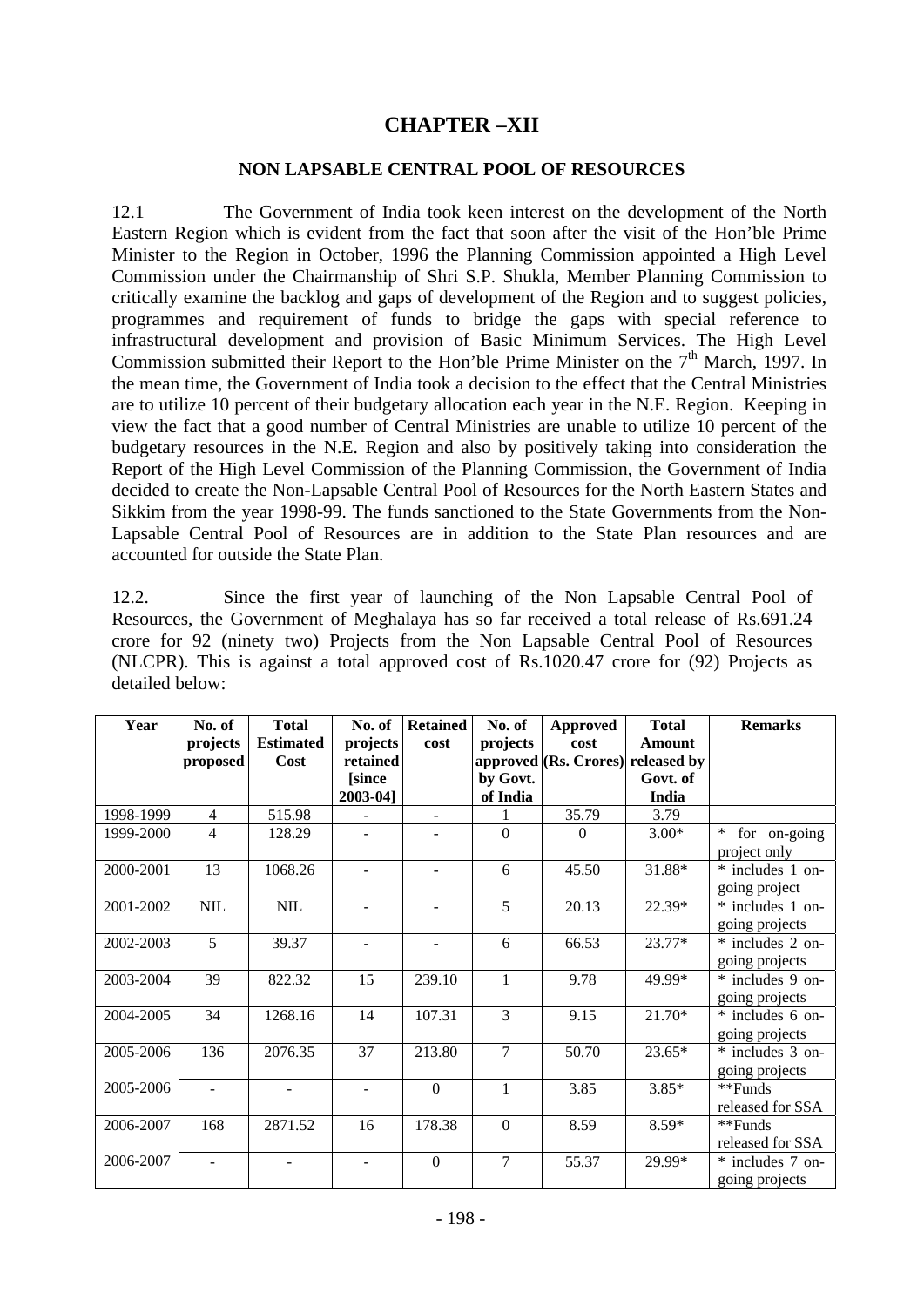| 2007-2008    | 54  | 363.46   | 16  | 166.06   | 13 | 200.14  | $60.35*$ | * includes 8 on-         |
|--------------|-----|----------|-----|----------|----|---------|----------|--------------------------|
|              |     |          |     |          |    |         |          | going project            |
| 2007-2008    |     |          |     | $\Omega$ |    | 0.51    | $0.51*$  | <b>NERAMAC</b>           |
| 2008-09      | 79  | 1099.69  | 19  | 176.46   | 9  | 121.36  | 94.82*   | ∗<br>18<br>includes      |
|              |     |          |     |          |    |         |          | on-going project         |
| $2009-10$    | 106 | 1576.76  | 20  | 159.58   | 12 | 121.41  | 76.72*   | $\ast$<br>includes<br>13 |
|              |     |          |     |          |    |         |          | on-going project         |
| 2010-11      | 12  | 618.39   | 9   | 176.44   | 10 | 93.56   | 58.42*   | * includes 8 on-         |
|              |     |          |     |          |    |         |          | going project            |
| 2011-12      |     |          |     |          | 7  | 155.67  | 88.28*   | $*$ includes 8 on-       |
|              |     |          |     |          |    |         |          | going project            |
| 2012-13      | 13  | 246.14   | 12  | 135.42   | 3  | 22.43   | 89.54*   | $*$ includes 9 on-       |
|              |     |          |     |          |    |         |          | going project            |
| <b>TOTAL</b> | 660 | 12852.17 | 163 | 1710.03  | 92 | 1020.47 | 691.24   |                          |

12.3 The latest position of NLCPR projects in Meghalaya are as follows:

|  |  | • 35 Projects had been completed with NLCPR support of Rs.247.44 crore. |  |
|--|--|-------------------------------------------------------------------------|--|
|--|--|-------------------------------------------------------------------------|--|

| <b>Sector</b>        | No. of projects | <b>NLCPR</b> Support |
|----------------------|-----------------|----------------------|
| <b>Power</b>         | 9               | Rs. 62.73 cr.        |
| <b>Roads</b>         | 16              | Rs. 77.61 cr.        |
| <b>Water supply</b>  | 4               | Rs. 77.55 cr.        |
| <b>Education</b>     | 3               | Rs. 23.96 cr.        |
| <b>Market</b>        |                 | Rs. 1.90 cr.         |
| Airport              |                 | Rs. 3.18 cr.         |
| <b>Miscellaneous</b> |                 | Rs. 0.51 cr.         |

 **9 projects have been physically completed** with NLCPR release of Rs.64.04 crore against the total project cost of Rs.74.16 crore.

| SI.<br>No. | <b>Name of Project</b>                                                                                             | Project<br>cost | <b>Cumulative</b><br><b>Amount</b><br>released | <b>Cumulative</b><br>Amount<br>utilized | Position as on<br>31.03.2013                                                                                                    |
|------------|--------------------------------------------------------------------------------------------------------------------|-----------------|------------------------------------------------|-----------------------------------------|---------------------------------------------------------------------------------------------------------------------------------|
|            | 2002-2003                                                                                                          |                 |                                                |                                         |                                                                                                                                 |
| 1.         | Jowai Water Supply Scheme                                                                                          | 15.41           | 12.30                                          | 12.24                                   | U/C for Rs.1.13 crore<br>submitted to DONER vide<br>No. PLR. 14/97/Pt.I/740<br>Dt.12.03.2011                                    |
|            | 2004-2005                                                                                                          | $\Omega$        | $\Omega$                                       | $\Omega$                                |                                                                                                                                 |
| 2.         | Requirement of R.K.<br>Addl.<br>Mission College for construction<br>of school building for lab&<br>computer class  | 2.00            | 1.81                                           | 1.88                                    | $U/C$ for Rs.28.42 lakhs<br>submitted to DONER vide<br>PLR.4/2002/ EDN /396<br>dt.15.03.2011 Education<br>Deptt. to submit C/C. |
|            | 2005-2006                                                                                                          | $\Omega$        | $\Omega$                                       | $\Omega$                                |                                                                                                                                 |
| 3.         | Improvement, Widening,<br>Strengthening including<br>Reconstruction of Bridges &<br>Culverts of Rymbai – Iapmala – | 18.77           | 16.41                                          | 16.40                                   | Rs.17.34<br>lakh<br>U/C<br>for<br>submitted to DONER vide<br>PLR.<br>6/2006/25<br>No.<br>Dt.25.05.2011.<br><b>PWD</b><br>to     |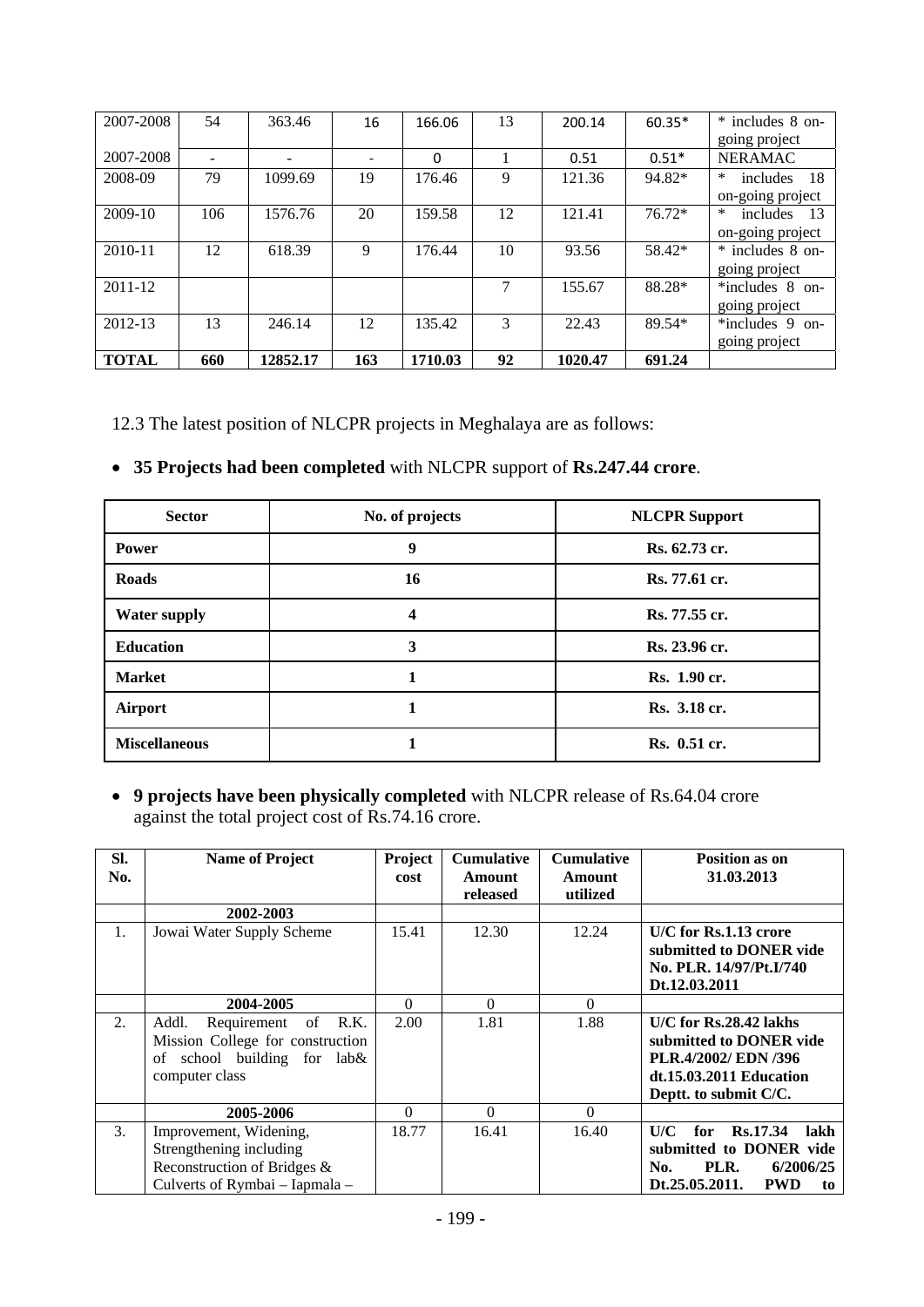|                  |                                                                                                                                                                                  | cost             | <b>Amount</b><br>released | <b>Amount</b><br>utilized | 31.03.2013                                                                                                                                                                            |
|------------------|----------------------------------------------------------------------------------------------------------------------------------------------------------------------------------|------------------|---------------------------|---------------------------|---------------------------------------------------------------------------------------------------------------------------------------------------------------------------------------|
|                  | Suchen Road.                                                                                                                                                                     |                  |                           |                           | submit C/C.                                                                                                                                                                           |
| 4.               | Mawsynram Border Area College                                                                                                                                                    | 2.86             | 2.58                      | 2.58                      | U/C for Rs.60.84 lakhs $\&$<br>Rs.43.75 lakhs submitted to<br><b>DONER</b> vide No. PLR.<br>158/2005/43 &<br>PLR.158/2005/45<br>Dt.19.03.2011. Education<br>Deptt to submit UC & C/C. |
| $\overline{5}$ . | Sarva Shiksha Abhiyan<br>3.85<br>$(2005-06)$<br>8.59<br>$(2006-07)$                                                                                                              | 12.44            | 12.44                     | 12.44                     | U/C for Rs. 5.00 crore<br>submitted to DONER vide.<br>No. PLR.10-2008/5 dt.<br>19.03.09.<br><b>Education Deptt.</b> has<br>submitted U/C for Rs 5.00<br>crore directly to DONER       |
|                  | 2006-07                                                                                                                                                                          | $\mathbf{0}$     | $\boldsymbol{0}$          | $\mathbf{0}$              |                                                                                                                                                                                       |
| 6.               | <b>Construction of School Building</b><br>O.M Roy Memorial School at<br>Kynton Massar, Mawlai, Shillong                                                                          | 2.26             | 1.97                      | 1.97                      | U/C for Rs.50.38 lakhs<br>submitted to DONER vide<br>PLR.63/2006/41dt.09.01.13<br><b>Education Deptt. to submit</b><br>C/C.                                                           |
| 7.               | <b>SAC Expansion Programme-</b><br>Developing the Employment<br>Potential of NE Region in the<br>New Economy & Promoting and<br>Documenting Regional Talent                      | 4.24             | 2.33                      | 2.33                      | Fresh U/C for Rs.99.18<br>lakhs submitted to<br>DoNER vide No.PLR.116-<br>2006-33 dt.18.03.2010                                                                                       |
|                  | 2007-08                                                                                                                                                                          | $\boldsymbol{0}$ | $\boldsymbol{0}$          | $\boldsymbol{0}$          |                                                                                                                                                                                       |
| 8.               | Improvement including metalling<br>& blacktopping of Mawkyrwat-<br>Rangblang Road $(12^{th} - 19^{th}$ KM).                                                                      | 4.80             | 4.17                      | 4.17                      | U/C for Rs.18.14 lakhs<br>submitted to DoNER vide<br>No PLR.115/2007/45<br>dt.10.08.2011                                                                                              |
| 9.               | Upgradation and Strengthening of<br>Garobadha - Betasing via<br>Rangsakhona (from $\bar{6}^{th}$ km to GR<br>road upto 6 <sup>th</sup> km of BM road via<br>Khasibil) (7.833 Km) | 11.38<br>74.16   | 10.03<br>64.04            | 10.03<br>64.04            | PWD to submit C/C.                                                                                                                                                                    |

 **2 projects are nearing completion** with NLCPR release of Rs.59.94 crore against the total project cost of Rs.131.81 crore. Measures are being taken for prompt completion of these projects and submission of Utilisation certificates and Completion certificates during the current year.

| SI.<br>No. | <b>Name of Project</b>                                                                                         | Project<br>cost | <b>Cumulative</b><br>Amount<br>released | <b>Cumulative</b><br>Amount<br>utilized | Position as on<br>31.03.2013                                                                                                                            |
|------------|----------------------------------------------------------------------------------------------------------------|-----------------|-----------------------------------------|-----------------------------------------|---------------------------------------------------------------------------------------------------------------------------------------------------------|
|            | 2005-2006                                                                                                      |                 |                                         |                                         |                                                                                                                                                         |
| Ι.         | Construction of R.C.C. Bridge<br>over River Daru on Ampati -<br>Purakhasia Road (2 nd Km) to<br>Ampati village | 4.54            | 3.43                                    | 3.33                                    | U/C for Rs.38.00 lakhs<br>submitted to DONER vide<br>PLR.5/2006/38 dt.15.02.13.<br><b>PWD Deptt. to submit UC</b><br>for the balance amount and<br>C/C. |
|            | (Approach Road etc)                                                                                            | 0.53            | 0.48                                    |                                         | 13.03.08                                                                                                                                                |
|            | 2007-08                                                                                                        |                 | $\Omega$                                |                                         |                                                                                                                                                         |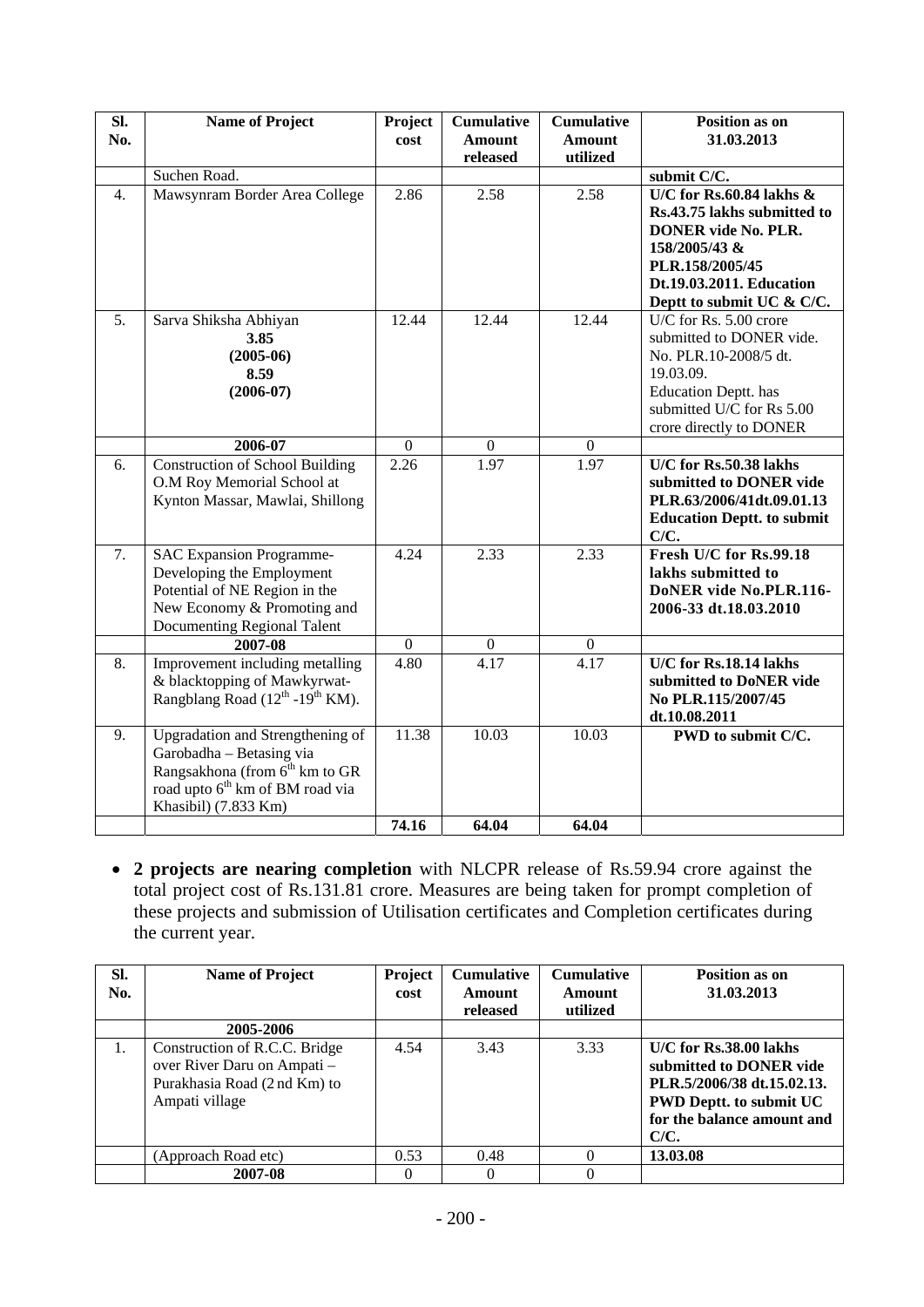| SI.<br>No. | <b>Name of Project</b>                                                                         | <b>Project</b><br>cost | <b>Cumulative</b><br>Amount<br>released | <b>Cumulative</b><br>Amount<br>utilized | <b>Position as on</b><br>31.03.2013                                                                          |
|------------|------------------------------------------------------------------------------------------------|------------------------|-----------------------------------------|-----------------------------------------|--------------------------------------------------------------------------------------------------------------|
| $\gamma$   | Construction of $220$ KV D/C<br>Transmission Line from Misa<br>(Assam) to Byrnihat (Meghalaya) | 126.74                 | 56.03                                   | 56.03                                   | $U/C$ for Rs.1107.00 lakhs<br>submitted to DoNER vide<br>No. PLR.119/2007/Misa-<br>Byrnihat/32 dt. 1.08.2011 |
|            |                                                                                                | 131.81                 | 59.94                                   | 59.36                                   |                                                                                                              |

 Presently there are **45 on-going projects** at a total project cost of **Rs.548.09 crore** for which M/O DoNER had already released **Rs. 317.26 crore**. These on-going NLCPR projects are at different stages of implementation and steps are being taken to complete these projects expeditiously.

| SI. | <b>Name of Project</b>                                                                                                                                   | Project          | <b>Cumulative</b>         | <b>Cumulative</b>         | Position as on                                                                                                                                                                    |
|-----|----------------------------------------------------------------------------------------------------------------------------------------------------------|------------------|---------------------------|---------------------------|-----------------------------------------------------------------------------------------------------------------------------------------------------------------------------------|
| No. |                                                                                                                                                          | cost             | <b>Amount</b><br>released | <b>Amount</b><br>utilized | 31.03.2013                                                                                                                                                                        |
|     | $2005 - 06$                                                                                                                                              |                  |                           |                           |                                                                                                                                                                                   |
| 1.  | Thomas Jones Synod College,<br>Jowai                                                                                                                     | 3.37             | 2.06                      | 2.08                      | U/C for Rs.6.26 lakh<br>submitted to DONER vide<br>No. PLR. 157/2005/61<br>Dt.27.05.2011.                                                                                         |
|     | 2006-07                                                                                                                                                  | $\boldsymbol{0}$ | $\overline{0}$            | $\overline{0}$            |                                                                                                                                                                                   |
| 2.  | <b>Construction of School Building</b><br>and Staff Quarter for Sutnga<br>Presbyterian Higher Secondary<br>School at Sutnga, Jaintia Hills               | 2.34             | 1.42                      | 3.23                      | <b>Education Deptt. to clarify on</b><br>the points raised by the<br><b>Ministry of DoNER as</b><br>communicated vide<br>No.PLR.15/2006/57<br>dt.18.01.2013                       |
| 3.  | Construction of School Building,<br>Teacher's quarter, improvement<br>of playground, etc of Rymbai<br>Pohskur Secondary School,<br>Rymbai, Jaintia Hills | 1.75             | 0.55                      | 0.55                      | <b>Education Department to</b><br>submit latest signed and<br>dated photographs, QPR &<br>latest Inspection Report as<br>communicated vide<br>No.PLR.115/2006/43<br>dt.27.02.2013 |
| 4.  | Redevelopment of Iawmusiang<br>Market for Jaintia Hills<br>Autonomous District Council,<br>Jowai                                                         | 20.09            | 6.33                      | $\overline{0}$            | 1 <sup>st</sup> installment of Rs.6.33<br>crore released on<br>10.02.2009.                                                                                                        |
|     | 2007-08                                                                                                                                                  | $\boldsymbol{0}$ | $\boldsymbol{0}$          | $\boldsymbol{0}$          |                                                                                                                                                                                   |
| 5.  | Construction & Strengthening of<br>Jakrem-Ranikor Road $(6^{th} – 15^{th})$<br>Km).                                                                      | 4.16             | 3.32                      | 3.07                      | U/C for Rs.14.57 lakhs<br>submitted to DoNER vide<br>No. PLR.91/2007/35<br>Dt.17.01.2013. PWD to<br>submit UC for the balance<br>amount & C/C                                     |
| 6.  | <b>Construction of Trikikilla College</b><br>Complex, West Garo Hills<br>District.                                                                       | 5.43             | $\overline{1.70}$         | $\mathbf{0}$              | $1st$ installment of Rs. 170.99<br>lakhs released on 31.03.09                                                                                                                     |
| 7.  | Widening of roads into double<br>lane in Williamnagar town (8)<br>Km)                                                                                    | 15.13            | 13.36                     | 12.07                     | U/C for Rs.134.00 lakhs<br>submitted to DoNER vide<br>No PLR.35/2008/36<br>dt.21.03.2012 PWD to<br>submit UC for the balance<br>amount                                            |
|     | 2008-09                                                                                                                                                  | $\overline{0}$   | $\boldsymbol{0}$          | $\boldsymbol{0}$          |                                                                                                                                                                                   |
| 8.  | Construction of School Building,.                                                                                                                        | 3.65             | 2.46                      | $\overline{2.45}$         | <b>Education Deptt. to clarify on</b><br>the points raised by the                                                                                                                 |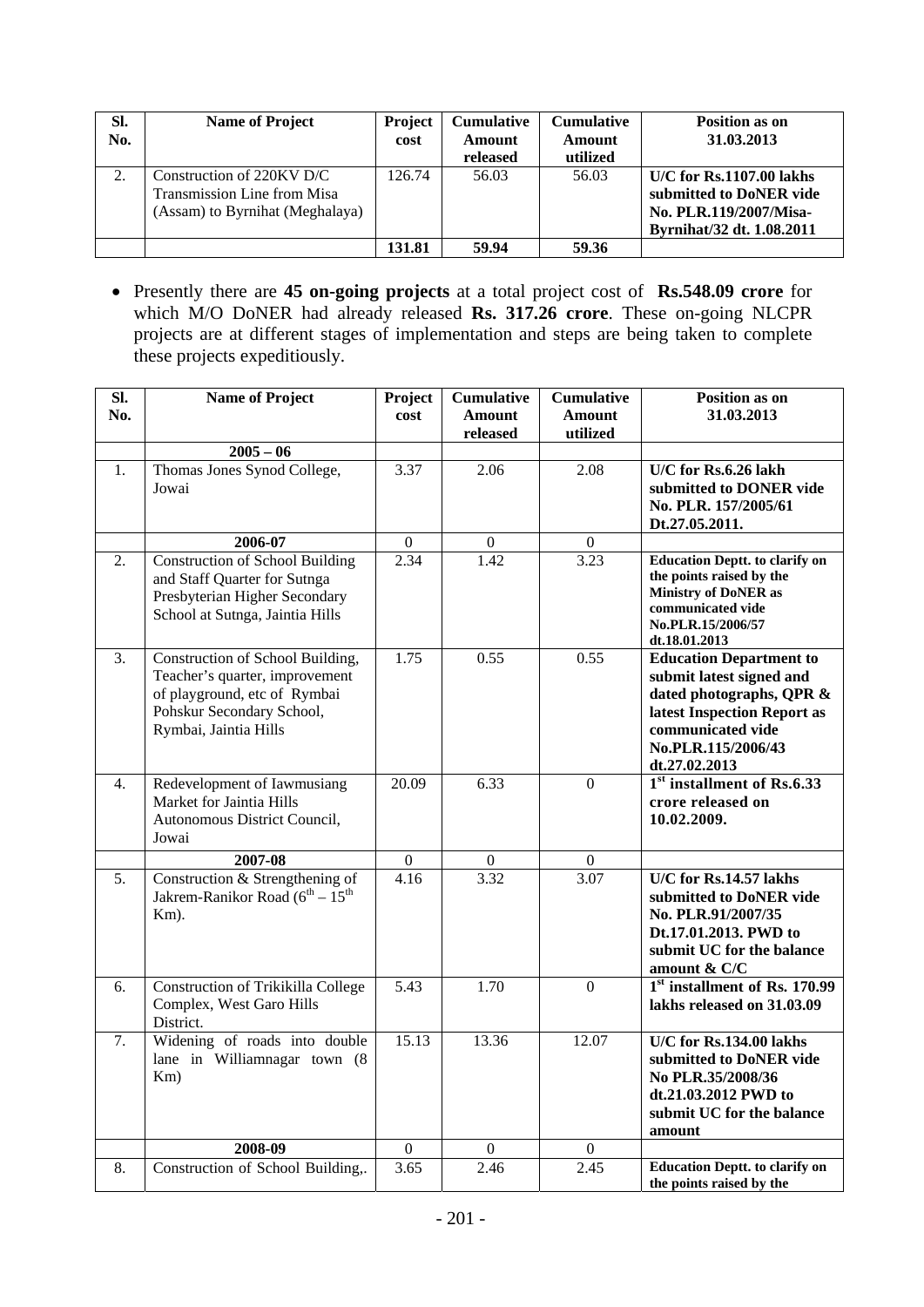| SI. | <b>Name of Project</b>                                                                                                                          | Project          | <b>Cumulative</b>         | <b>Cumulative</b>         | <b>Position as on</b>                                                                                                                                                                                                                   |
|-----|-------------------------------------------------------------------------------------------------------------------------------------------------|------------------|---------------------------|---------------------------|-----------------------------------------------------------------------------------------------------------------------------------------------------------------------------------------------------------------------------------------|
| No. |                                                                                                                                                 | cost             | <b>Amount</b><br>released | <b>Amount</b><br>utilized | 31.03.2013                                                                                                                                                                                                                              |
|     | of Ri-Bhoi Presbyterian Higher<br>Secondary School, Nongpoh                                                                                     |                  |                           |                           | <b>Ministry of DoNER as</b><br>communicated vide No.PLR.<br>89/2008/36 dt.19.11.2012                                                                                                                                                    |
| 9.  | New Umtru H.E. Project (2x20<br>MW at Ri Bhoi District.                                                                                         | 48.29            | 43.31                     | 32.59                     | 3 <sup>rd</sup><br>installment<br>of<br>Rs.1072.54 Lakhs released<br>on 29.06.2012                                                                                                                                                      |
| 10. | Construction of remaining portion<br>of Mawsahew-Nongsteng-<br>Umblai-Mawphu road from 6 <sup>th</sup> to<br>$13^{th}$ km.                      | 9.54             | 6.87                      | 2.74                      | $2nd$ installment of Rs.386.32<br>released<br>Lakh<br>on<br>17.12.2012                                                                                                                                                                  |
| 11. | Construction of school building,<br>Mendipathar Secondary School,<br>East Garo Hills.                                                           | 1.21             | 0.38                      | 0.31                      | <b>Education Deptt. to clarify</b><br>on the points raised by the<br>Ministry of DoNER & to<br>submit fresh<br>revised/corrected UC<br>alongwith QPR, I/R,<br>photographs as<br>communicated vide<br>No.PLR.98/2008/19<br>dt.18.01.2013 |
| 12. | Construction of Ganol H.E.<br>Project (22.5 MW) at Tura, West<br>Garo Hills.                                                                    | 36.72            | 11.56                     | 11.56                     | U/C for Rs.11.56 lakhs<br>submitted to DoNER vide<br>NoPLR.105/2008/14<br>dt.06.03.2013.                                                                                                                                                |
| 13. | <b>Construction of Shopping</b><br>Complex-cum-Auditorium near<br>Lumshad, Lad Mawngap                                                          | 2.31             | 0.72                      | $\mathbf{0}$              | 1 <sup>st</sup> installment released on<br>26.02.09                                                                                                                                                                                     |
| 14. | <b>Construction of New Nongstoin</b><br>Market Complex at Nongstoin                                                                             | 5.29             | 3.50                      | 1.53                      | $2nd$ installment of Rs.<br>Rs.186.79 lakh released on<br>29.12.2011                                                                                                                                                                    |
|     | 2009-10                                                                                                                                         | $\boldsymbol{0}$ | $\mathbf{0}$              | $\boldsymbol{0}$          |                                                                                                                                                                                                                                         |
| 15. | Rehabilitation of Lyngkhat -<br>Dawki Road (9.75 Km)                                                                                            | 11.61            | 10.24                     | 9.03                      | U/C for Rs.92.56 lakhs<br>submitted to DoNER vide<br>NoPLR.203/2009/53<br>dt.01.03.2012. PWD to<br>submit UC for the balance<br>amount                                                                                                  |
| 16. | <b>Construction of Bormanik</b><br>College Building at Laimer,<br>Upper Shillong East Khasi Hills                                               | 2.50             | 0.90                      | 100.15                    | U/C for Rs.100.15 lakhs<br>submitted to DoNER vide<br>NoPLR.203/2009/19<br>dt.21.01.13. Further release<br>of funds from M/O DoNER<br>is awaited.                                                                                       |
| 17. | Reconstruction of bridges and<br>Approaches on Damalgre -<br>Mellim - Boldamgiri road, Tura<br>in Meghalaya (Bridge No.5/3,<br>8/5, 9/1 & 10/2) | 11.47            | 4.13                      | 4.13                      | U/C for Rs.37.90 lakhs<br>submitted to DoNER vide<br>NoPLR.203/2009/21<br>dt.06.12.2012. Further<br>release of funds from M/O<br>DoNER is awaited.                                                                                      |
| 18. | Reconstruction of Bridges on<br>Kherapara to Deku Bazar Road<br>(Bridge No.2/5, 5/3 & 10/2)                                                     | 8.53             | 3.07                      | 3.07                      | U/C for Rs.118.50 lakhs<br>submitted to DoNER vide<br>No PLR.10/2010/16<br>dt.05.07.2012. Further<br>release of funds from M/O<br>DoNER is awaited.                                                                                     |
| 19. | <b>Construction of Nongstoin</b><br>College Building, Boys & Girls                                                                              | 6.20             | 2.23                      | 2.23                      | <b>Education Deptt. to submit</b><br>latest signed and dated                                                                                                                                                                            |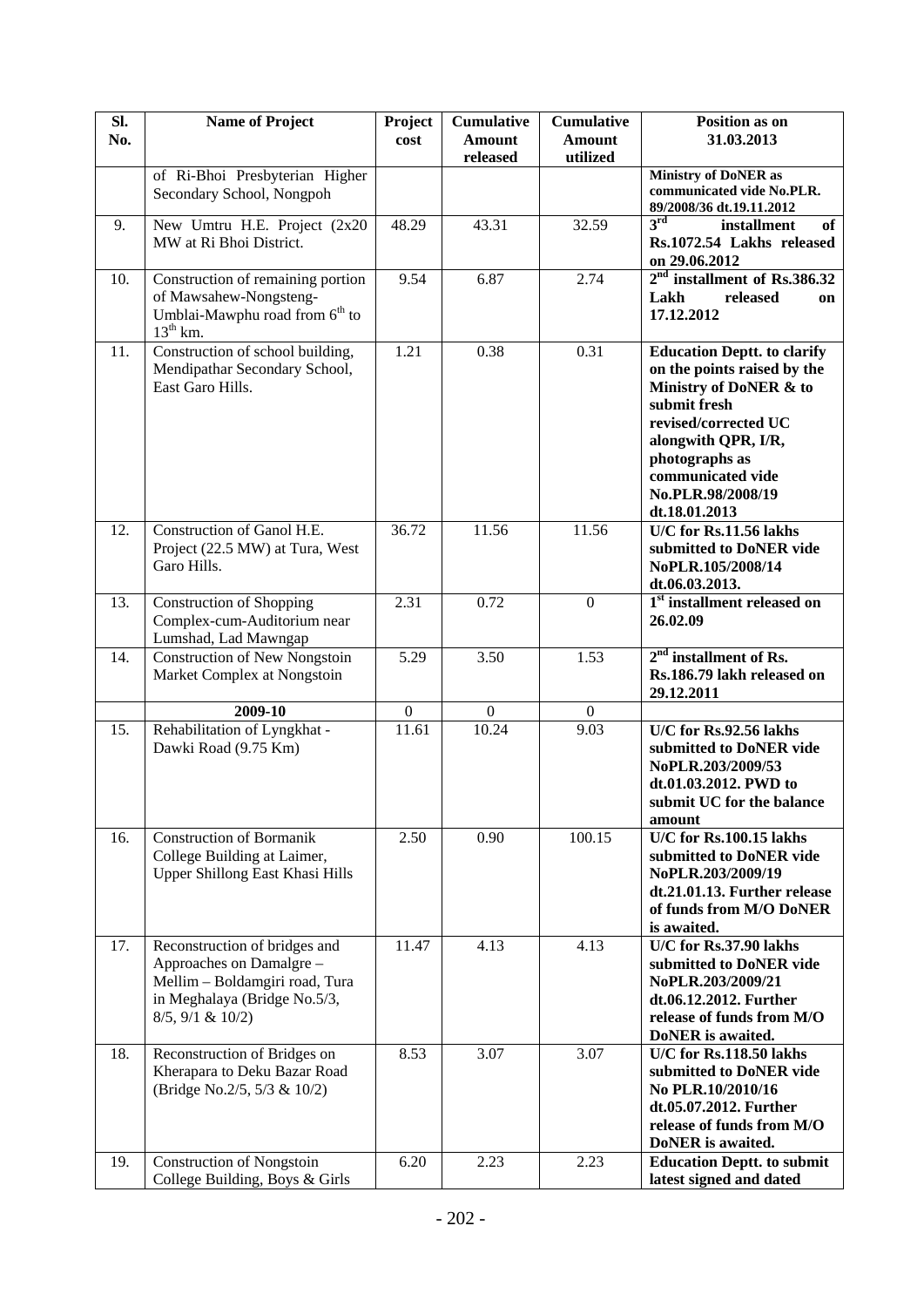| SI. | <b>Name of Project</b>                                            | Project           | <b>Cumulative</b>         | <b>Cumulative</b>         | Position as on                                                            |
|-----|-------------------------------------------------------------------|-------------------|---------------------------|---------------------------|---------------------------------------------------------------------------|
| No. |                                                                   | cost              | <b>Amount</b><br>released | <b>Amount</b><br>utilized | 31.03.2013                                                                |
|     | hostel, library etc. at                                           |                   |                           |                           | photos, QPR and IR as                                                     |
|     | Nongpyndeng, Nongstoin, West<br>Khasi Hills                       |                   |                           |                           | communicated vide No                                                      |
| 20. | Greater Raliang Water Supply                                      | 21.56             | 15.52                     | 7.76                      | PLR.9/2010/26 dt.27.02.13<br>$2md$ installment of Rs.776.23               |
|     | Project                                                           |                   |                           |                           | lakh released on 21.12.2012                                               |
| 21. | Sohryngkham<br>Water<br>Greater                                   | 6.70              | 4.82                      | 2.41                      | QPR alongwith photographs                                                 |
|     | Supply Project (Hills Division                                    |                   |                           |                           | submitted to DoNER vide No                                                |
| 22. | Greater Umsning Water Supply                                      | 11.28             | 8.12                      | 4.06                      | PLR.16/2010/20 dt.22.08.2012<br>QPR alongwith photographs                 |
|     | Scheme                                                            |                   |                           |                           | submitted to DoNER vide No                                                |
|     |                                                                   |                   |                           |                           | PLR.17/2010/18 dt.22.08.2012                                              |
| 23. | Water<br>Mawsynram<br>Supply<br>Scheme (Hills Division)           | 3.88              | 2.80                      | 1.40                      | <b>QPR</b> submitted to DoNER<br>vide<br>N <sub>0</sub><br>PLR.18/2010/22 |
|     |                                                                   |                   |                           |                           | dt.22.08.2012                                                             |
| 24. | Construction of RCC building of                                   | $\overline{2.50}$ | 0.90                      | $\mathbf{0}$              | <b>Education Department to</b>                                            |
|     | Govt. Girls' Higher Secondary                                     |                   |                           |                           | submit original latest UC as                                              |
|     | School, Shillong                                                  |                   |                           |                           | per format alongwith latest<br>QPR,<br>IR<br>etc<br><b>as</b>             |
|     |                                                                   |                   |                           |                           | communicated<br>vide                                                      |
|     |                                                                   |                   |                           |                           | No.PLR.23/2010/13                                                         |
|     |                                                                   |                   |                           |                           | Dt.30.11.12                                                               |
| 25. | Construction of a road<br>from                                    | 4.39              | 1.58                      | 0.75                      | $\overline{U/C}$ for Rs.0.75 lakhs                                        |
|     | Rongjeng – Mangsang – Adorgre<br>road<br>including metalling $\&$ |                   |                           |                           | submitted to DoNER vide<br>No PLR.25/2010/10                              |
|     | blacktopping $(33rd$ to $38th$ Km)                                |                   |                           |                           | dt.06.06.2011                                                             |
|     | with bridges (5.16 Km).                                           |                   |                           |                           |                                                                           |
| 26. | Construction of DC Line from                                      | 30.79             | 11.09                     | $\boldsymbol{0}$          | 1 <sup>st</sup> installment of Rs.11.08                                   |
|     | Rongkhon to Ampati alongwith<br>2x20 MVA, 132/33 KV Sub -         |                   |                           |                           | crore released on<br>26.03.2010                                           |
|     | Station at Ampati                                                 |                   |                           |                           |                                                                           |
|     | 2010-11                                                           | $\mathbf{0}$      | $\mathbf{0}$              | $\mathbf{0}$              |                                                                           |
| 27. | Construction of School Building                                   | 3.27              | $\overline{1.17}$         | 1.17                      | UC for Rs.117.76lakh                                                      |
|     | Mawthawpdah<br>Presbyterian                                       |                   |                           |                           | submitted to DoNER vide                                                   |
|     | Secondary School, West Khasi                                      |                   |                           |                           | No.PLR.60/2010/15                                                         |
| 28. | Hills<br>Construction of School Building,                         | 2.80              | 0.97                      | 0.97                      | dt.21.01.2013<br><b>Education Deptt. to take</b>                          |
|     | Hostels, Basketball Court etc., of                                |                   |                           |                           | appropriate actions on the                                                |
|     | Nongpathaw Secondary School,                                      |                   |                           |                           | observations raised by the                                                |
|     | East Khasi Hills                                                  |                   |                           |                           | <b>M/O DoNER as</b>                                                       |
|     |                                                                   |                   |                           |                           | communicated vide                                                         |
|     |                                                                   |                   |                           |                           | No.PLR.61/2010/21<br>dt.23.01.2013                                        |
| 29. | Ialong Combined Water Supply                                      | 4.60              | 1.66                      | $\boldsymbol{0}$          | 1 <sup>st</sup> installment of Rs.1.66                                    |
|     | Scheme (Jowai Division)                                           |                   |                           |                           | released<br>crore<br>on                                                   |
|     |                                                                   |                   |                           |                           | 31.08.2010                                                                |
| 30. | Umroi Water Supply<br>Scheme                                      | 9.20              | 6.63                      | 3.31                      | <b>PHE Deptt. to take</b>                                                 |
|     | (Umsning Division)                                                |                   |                           |                           | appropriate actions on the                                                |
|     |                                                                   |                   |                           |                           | observations raised by the                                                |
|     |                                                                   |                   |                           |                           | <b>M/O DoNER as</b><br>communicated vide                                  |
|     |                                                                   |                   |                           |                           | No.PLR.73/2010/21                                                         |
|     |                                                                   |                   |                           |                           | dt.11.03.2013                                                             |
| 31. | Presbyterian<br>Rymbai<br>Higher                                  | 3.81              | 2.74                      | 1.37                      | $2md$ installment of Rs.137.30                                            |
|     | Secondary School, Rymbai                                          |                   |                           |                           | lakh released on 09.05.2012                                               |
| 32. | Upper Shillong Water Supply                                       | 33.02             | 23.78                     | 11.89                     | $2md$ installment of Rs.11.89                                             |
|     | Project.                                                          |                   |                           |                           | crore released on                                                         |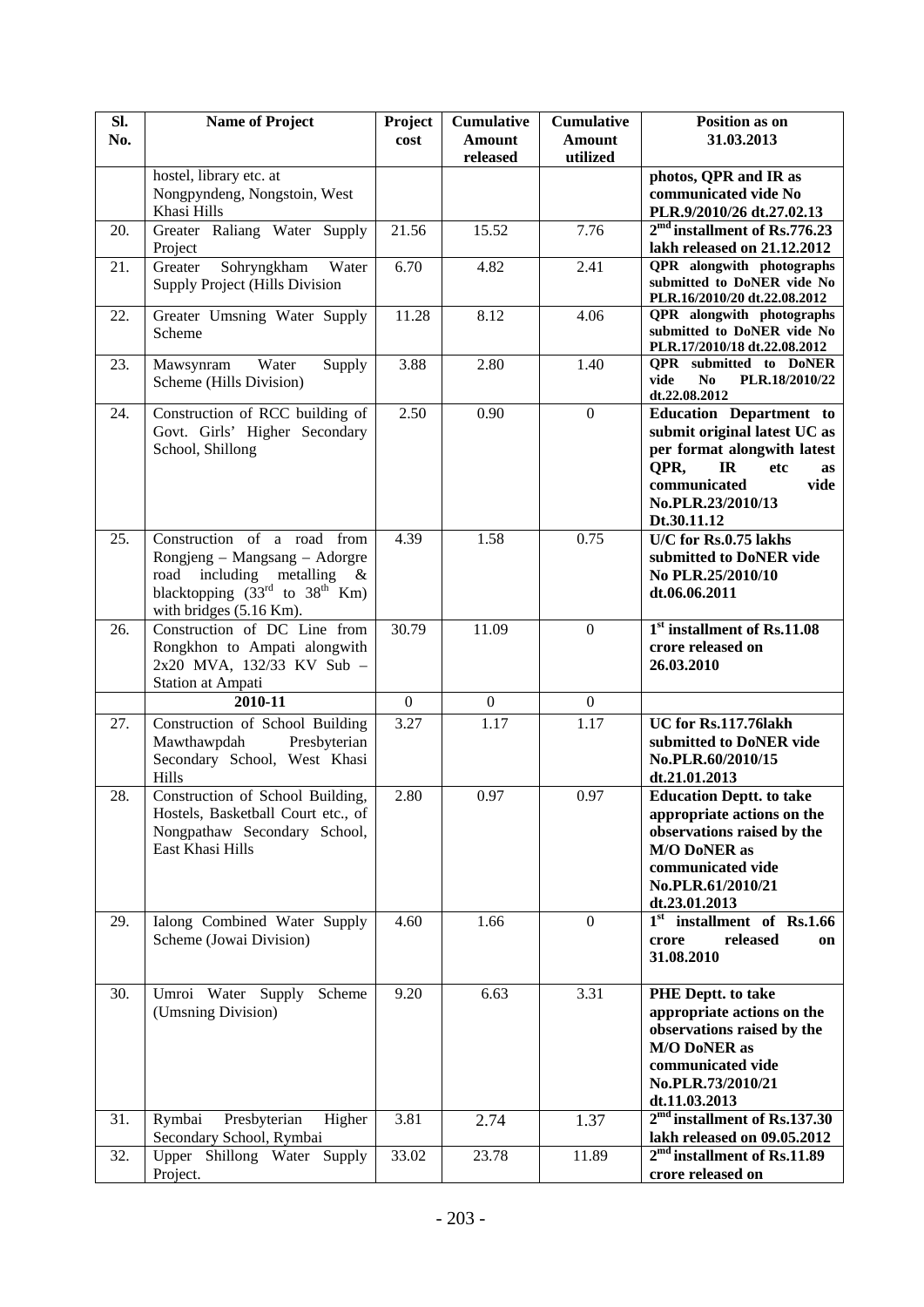| SI. | <b>Name of Project</b>                                                                                                                                                                                                              | Project          | <b>Cumulative</b>         | <b>Cumulative</b>         | Position as on                                                                                                                      |
|-----|-------------------------------------------------------------------------------------------------------------------------------------------------------------------------------------------------------------------------------------|------------------|---------------------------|---------------------------|-------------------------------------------------------------------------------------------------------------------------------------|
| No. |                                                                                                                                                                                                                                     | cost             | <b>Amount</b><br>released | <b>Amount</b><br>utilized | 31.03.2013                                                                                                                          |
|     |                                                                                                                                                                                                                                     |                  |                           |                           | 25.03.2013                                                                                                                          |
| 33. | Widening to double lane standard<br>i/c M & BT of Dkhiah-Sutnga-<br>Saipung-Moulsei-Halflong Road<br>(portion 1 <sup>st</sup> to 8 <sup>th</sup> , 17 <sup>th</sup> and 18 <sup>th</sup><br>Km) - Jaintia Hills                     | 15.78            | 11.35                     | 5.68                      | $2md$ installment of Rs.567.90<br>lakh released on 22.11.2012                                                                       |
| 34. | Re-Construction of SPT bridge<br>No. 14/1 over Umngi River to<br>Permanent RCC bridge at 14 <sup>th</sup><br>Laitmawsiang<br>Km<br>of<br>Mawthawpdah road including<br>approaches - West Khasi Hills<br>Distt.                      | 7.07             | 2.54                      | 1.50                      | UC for Rs.27.00 lakh<br>submitted to DoNER vide<br>No.PLR.1/2011/16<br>dt.20.02.13. PWD to submit<br>UC for the balance amount      |
| 35. | Improvement,<br>Widening,<br>Strengthening<br>Including<br>Metalling And Blacktopping of a<br>Road 9th Mile NH-37 Guwahati-<br>Shillong<br>Road<br>Killing-<br>$\,$ to $\,$<br>Pillangkata (7 <sup>th</sup> To 16 <sup>th</sup> Km) | 10.96            | 3.95                      | 1.53                      | UC for Rs.90.00 lakh<br>submitted to DoNER vide<br>No.PLR. 4/2011/12<br>dt.24.08.2012 PWD to submit<br>UC for the balance amount    |
| 36. | Construction/Renovation<br>of<br>School Building of DNS Wahlang<br>Memorial Secondary School, East<br>Khasi Hills, Shillong                                                                                                         | 3.05             | 1.10                      | $\mathbf{0}$              | 1 <sup>st</sup> installment of Rs.1.10<br>crore released on<br>25.02.2011                                                           |
|     | $2011 - 12$                                                                                                                                                                                                                         | $\boldsymbol{0}$ | $\boldsymbol{0}$          | $\boldsymbol{0}$          |                                                                                                                                     |
| 37  | Construction including M & BT<br>of Bandapara - Mallangkona -<br>Shallang Road (52 Km) Phase $- I$<br>10.00 Km - West Garo Hills<br>District                                                                                        | 10.72            | 3.86                      | 1.26                      | UC for Rs.90.36 lakh<br>submitted to DoNER vide<br>No.PLR. 100/2011/12<br>$dt.20.02.13. PWD$ to submit<br>UC for the balance amount |
| 38. | LILO of one circuit of Palatana -<br>at Killing with<br>Bongaigoan<br>400/200, 2x315 MVA GIS Sub -<br>Station                                                                                                                       | 93.48            | 69.52                     | 62.55                     | UC for Rs.62.55 lakh<br>submitted to DoNER vide<br>No.PLR. 99/2011/21<br>dt.11.12.2012                                              |
| 39. | Strengthening<br>improvement<br>including<br>Metalling<br>$\&$<br>blacktopping<br>of<br>road<br>from<br>Bholaganj to Nongjri including<br>construction of a major bridge at<br>Tharia over river Wahrew.                            | 29.37            | 10.57                     | $\boldsymbol{0}$          | $1st$ installment of Rs.10.57<br>released<br>crore<br>on<br>28.12.2011                                                              |
| 40. | Widening & strengthening of<br>Damra - Mendipathar - Songsak<br>- Williamnagar road (conversion<br>of SPT bridges to RCC bridges)                                                                                                   | 5.95             | 2.14                      | $\mathbf{0}$              | 1 <sup>st</sup><br>installment<br>of<br>Rs.2.14crore released<br>on<br>28.12.2011                                                   |
| 41. | Construction of RCC Bridges<br>No.3/1, 7/1, 7/2 & 8/1 on Ampati<br>- Mankachar                                                                                                                                                      | 5.00             | 1.80                      | $\Omega$                  | 1 <sup>st</sup><br>installment<br>of<br>Rs.2.14crore released<br>on<br>14.02.2012                                                   |
| 42. | Construction of Remaining length<br>of Possengagre to Anangpara<br>including<br>metalling<br>and<br>blacktopping (15.00 Km) upto<br>Anchenggre                                                                                      | 6.89             | 2.48                      | $\mathbf{0}$              | 1 <sup>st</sup> installment of Rs.2.48<br>released<br>crore<br>on<br>05.03.2012                                                     |
|     | $2012 - 13$                                                                                                                                                                                                                         | $\bf{0}$         | $\bf{0}$                  | $\bf{0}$                  |                                                                                                                                     |
| 43. | Reconstruction of BUG bridge<br>No.9/3<br>9/4<br>with<br><b>RCC</b><br>$\&$<br>including<br>bridge<br>permanent                                                                                                                     | 3.73             | 1.34                      | $\Omega$                  | $1st$ installment of Rs.134.41<br>lakh released on 21.05.2012                                                                       |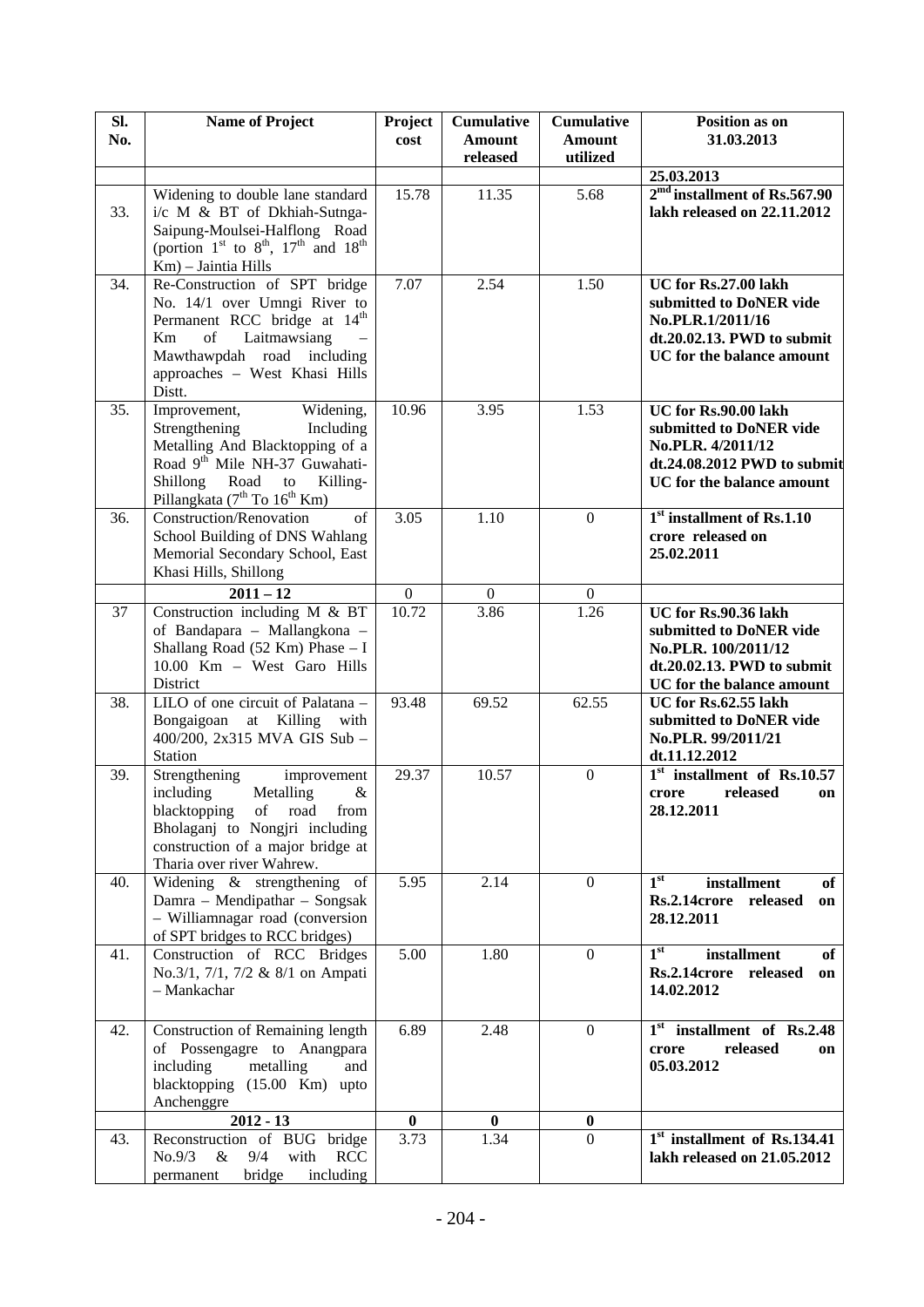| SI.<br>No. | <b>Name of Project</b>                                                                         | Project<br>cost | <b>Cumulative</b><br>Amount<br>released | <b>Cumulative</b><br>Amount<br>utilized | Position as on<br>31.03.2013                                            |
|------------|------------------------------------------------------------------------------------------------|-----------------|-----------------------------------------|-----------------------------------------|-------------------------------------------------------------------------|
|            | approaches on Rongrenggre<br>Simsanggre – Nengkhra road –<br><b>East Garo Hills District</b>   |                 |                                         |                                         |                                                                         |
| 44         | Construction including metalling<br>& blacktopping of a road from<br>Sohbar to Tharia (13 Km). | 6.66            | 2.39                                    | 0                                       | 1 <sup>st</sup> installment of Rs.239.71<br>lakh released on 29.06.2012 |
| 45         | Greater Selsella Water Supply<br>Scheme (Tura North Division)                                  | 12.04           | 4.33                                    | $\theta$                                | 1 <sup>st</sup> installment of Rs.433.44<br>lakh released on 26.12.2012 |
|            | TOTAL                                                                                          | 548.09          | 317.26                                  | 298.40                                  |                                                                         |

- Presently, there are **69 retained NLCPR projects**, at a total cost of **Rs.655.60 crore**, awaiting approval of the M/O DoNER.
- Out of these, 46 projects at a total cost of **Rs.465.34 crore** are pending with the State Govt. for want of modified / revised DPRs and other clarifications. Steps are being taken for early compliance.

| <b>SI</b>      | <b>Name of Schemes / Projects</b>                                                                                                                                  | Estd. Cost       | <b>Remarks</b>                                                                                                                                                                   |
|----------------|--------------------------------------------------------------------------------------------------------------------------------------------------------------------|------------------|----------------------------------------------------------------------------------------------------------------------------------------------------------------------------------|
| N <sub>0</sub> | $2004 - 05$                                                                                                                                                        | (Rs, Cr.)<br>0   |                                                                                                                                                                                  |
| 1.             | Construction of Ampati-Mellim Road from $10^{th}$ Km $-15^{th}$<br>Km (6Km) and 4 Nos RCC Bridges                                                                  | 4.96             | PWD to submit Modified / revised<br>DPR as communicated vide No. PLR<br>4/2002/ PWD/540 Dt.21.08.12                                                                              |
|                | $2005 - 06$                                                                                                                                                        | $\bf{0}$         |                                                                                                                                                                                  |
| 2.             | Construction of Cultural Complex cum District Library<br>Auditorium at Williamnagar, E. Garo Hills.                                                                | 8.67             | Arts & Culture Deptt. to submit Non<br>Duplicacy vide No. PLR.90/2005/<br>MAC/44 Dt. 20.11.2012                                                                                  |
| 3.             | Construction of Arts & Culture Complex at Nongstoin.                                                                                                               | 4.57             | Arts & Culture Deptt. to submit Non<br>Duplicacy vide No. PLR.90/2005/<br>MAC/45 Dt. 20.11.2012                                                                                  |
| 4.             | Construction of Stadium at Khadsawphra Sports<br>Association ground in Mairang                                                                                     | 9.00             | Sports & Youth Affairs Deptt. to<br>submit Modified/revised DPR along<br>with clarifications as communicated<br>PLR.<br>68/2006/SYA/50<br>vide<br>Dt.11.07.2011                  |
| 5.             | Extension of College Building of Nabon Synod College,<br>Shillong                                                                                                  | 2.88             | Deptt.<br>Education<br>submit<br>to<br>clarifications as communicated vide<br>PLR.90/2005/EDN/290<br>No.<br>Dt.<br>08.11.12                                                      |
| 6.             | Construction of Sanshnong Secondary School, Umlyngka,<br>Nongkseh, 3 <sup>rd</sup> Mile, Upper Shillong                                                            | 2.34             | Education Deptt.<br>submit<br>to<br>a<br>detailed<br>explanation<br>the<br>on<br>observations made by DONER as<br>communicated<br>vide<br>No.PLR.90/2005/EDN/196<br>Dt.14.03.08. |
| 7.             | Construction & Provision of School Building, Hostel and<br>student's amenities of Agape Secondary School cum<br>Children Home (Orphanage), Pomsohmen, Cherrapunjee | 4.06             | Education Deptt. to submit Non-<br>Duplicacy Certificate as<br>communicated vide PLR<br>90/2005/EDN/287 Dt. 17.05.12                                                             |
| 8.             | Construction of School Building, Boy's Hostel & Staff's<br>quarters of Hynriew Shnong Secondary School, Shngi-<br>mawlein, Mawkyrwat, W/Khasi Hills                | 2.82             | Education Deptt to submit copies of<br>the Proforma as communicated vide<br>No. PLR.68/2006/Pt.49 dated<br>30.01.13                                                              |
|                | $2006 - 07$                                                                                                                                                        | $\boldsymbol{0}$ |                                                                                                                                                                                  |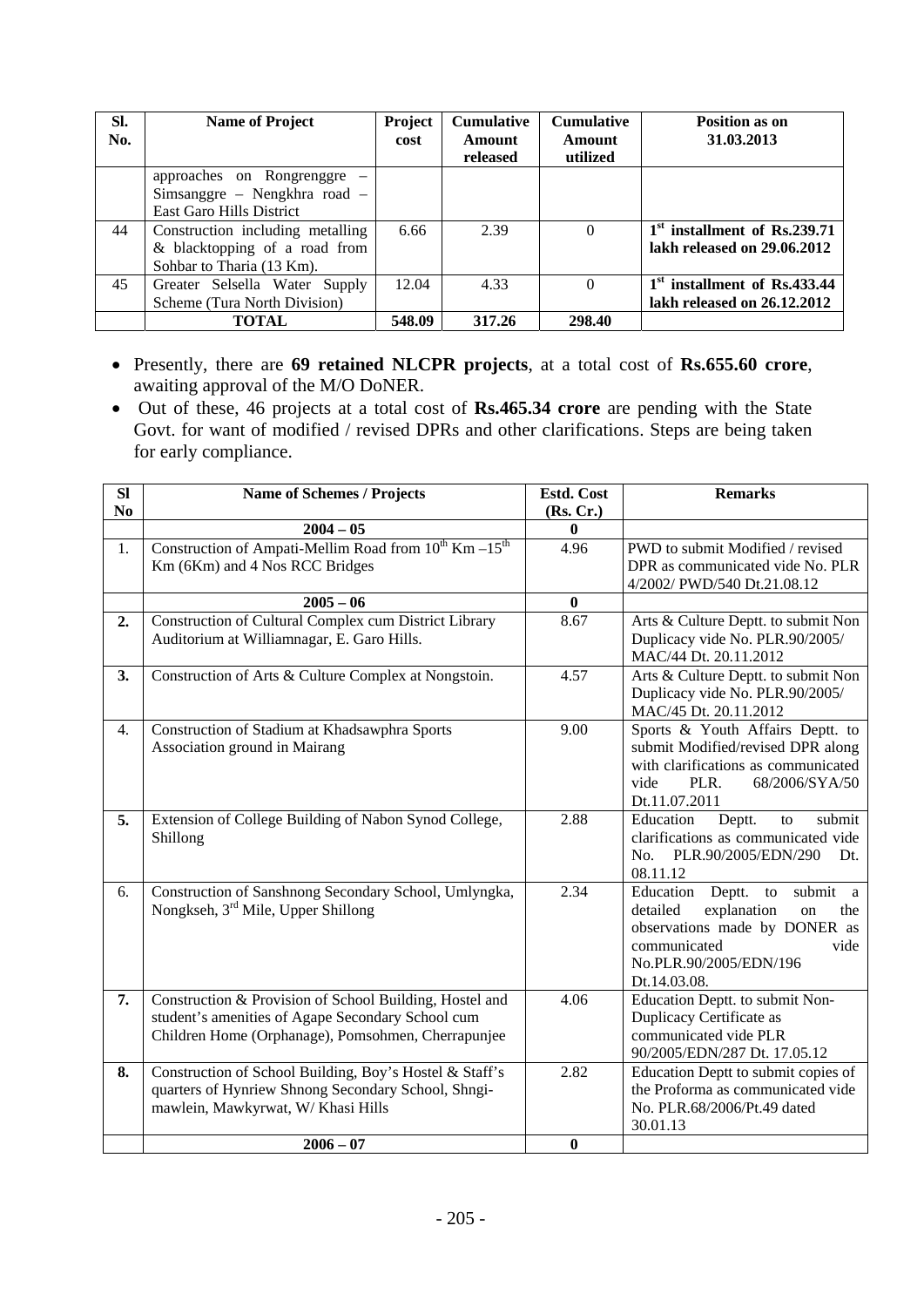| 9.  | Construction of the Outdoor Stadium at Tura, West Garo<br>Hills.                                                                                                                                                                                        | 13.02             | Sports & Youth Affairs Deptt. to<br>submit Modified/revised DPR as<br>communicated vide No. PLR.68/<br>2006/SYA/57 Dt. 30.01.13                           |
|-----|---------------------------------------------------------------------------------------------------------------------------------------------------------------------------------------------------------------------------------------------------------|-------------------|-----------------------------------------------------------------------------------------------------------------------------------------------------------|
| 10. | Construction of Outdoor Stadium at Williamnagar, East<br>Garo Hills.                                                                                                                                                                                    | 8.72              | Sports & Youth Affairs Deptt. to<br>submit an authenticated copy of the<br>DPR as communicated vide No.<br>PLR.68/2006/SYA/53 Dt 19.03.12                 |
|     | $2007 - 08$                                                                                                                                                                                                                                             | $\bf{0}$          |                                                                                                                                                           |
| 11. | Construction of Maharam Govt, Secondary School                                                                                                                                                                                                          | $\overline{2.00}$ | Education<br>Deptt<br>submit<br>to<br><b>DPR</b><br>modified/revised<br>as<br>communicated<br>vide.<br>No.<br>PLR.129/2007/200 Dt.11.10.2011.             |
| 12. | Construction of Jirang Govt. Secondary School                                                                                                                                                                                                           | 2.00              | Education Department to submit<br>/ revised<br><b>DPR</b><br>Modified<br>as<br>communicated<br>vide<br>No.<br>PLR.129/2007/192 Dt.12.09.2011.             |
| 13. | Reconstruction and Modernisation of Sohkha Government<br>Higher Secondary School at Sohkha, Jaintia Hills.                                                                                                                                              | 3.00              | Education<br>submit<br>Deptt<br>to<br>clarifications as communicated vide.<br>PLR.129/2007/151<br>No.<br>Dt.14.04.2010.                                   |
| 14. | Strengthening of the Kiang Nangbah Govt. College at<br>Jowai.                                                                                                                                                                                           | 3.00              | Education<br>Deptt<br>submit<br>to<br>modified/revised<br><b>DPR</b><br>as<br>communicated<br>vide.<br>No.<br>PLR.129/2007/201 Dt.11.10.2011.             |
| 15. | Construction of Pinemount School.                                                                                                                                                                                                                       | 4.43              | Education Deptt to submit copies of<br>the Proforma as communicated vide<br>No. PLR.129/2007/242 dated<br>16.01.13                                        |
|     | $2008 - 09$                                                                                                                                                                                                                                             | $\bf{0}$          |                                                                                                                                                           |
| 16. | Construction of Addl. 200 bedded Hospital at Ganesh Das<br>Hospital (Government Women Hospital Phase – I).                                                                                                                                              | 6.50              | Health & Family Welfare Deptt. to<br>submit proper DPR as<br>communicated vide PLR. 102/2008<br>/114 dt.01.03.2011                                        |
| 17. | Construction of Evaluation and Seminar Room, Women's<br>Hostel, Ex-Chairman's Quarter, Director & Staff Quarter,<br>Metalling, blacktopping of approach road of MBOSE,<br>Tura.                                                                         | 4.58              | submit<br>Education<br>Deptt.<br>to<br>clarifications in prescribed proforma<br>communicated<br>vide<br>PLR.<br>as<br>102/2008/97 dt.22.10.10             |
| 18. | Construction of major Bridge 450.00 M length over river<br>Umiam at Patharghat to connect Kalatek including<br>construction and metalling and blacktopping of the<br>approach road of the bridge upto zero point of Indo-<br>Bangladeh Border (2.00 Km) | 42.00             | DPR submitted to DoNER as<br>communicated vide PLR.102/2008/<br>84 dt. 12.05.2010                                                                         |
| 19. | Construction of Ramkrishna Secondary School, Shella.                                                                                                                                                                                                    | 3.00              | 5 (five) copies of DPR submitted to<br>DoNER vide No. PLR. 102<br>/2008/74 Dt. 05.03.2010.                                                                |
| 20. | Construction of Outdoor Stadium at Jowai.                                                                                                                                                                                                               | 9.75              | SYA Deptt to submit a copy of<br>Concept Paper as communicated vide<br>No. PLR. 102/2008/158 Dt. 16.11.12                                                 |
|     | $2009 - 10$                                                                                                                                                                                                                                             | $\bf{0}$          |                                                                                                                                                           |
| 21  | Additional construction of Seng Khasi College, Shillong                                                                                                                                                                                                 | 3.00              | Education Deptt to submit 5 (five)<br>copies of modified/revised DPR<br>with clarifications as communicated<br>vide No. PLR.194 /2009/203 Dt.<br>23.01.13 |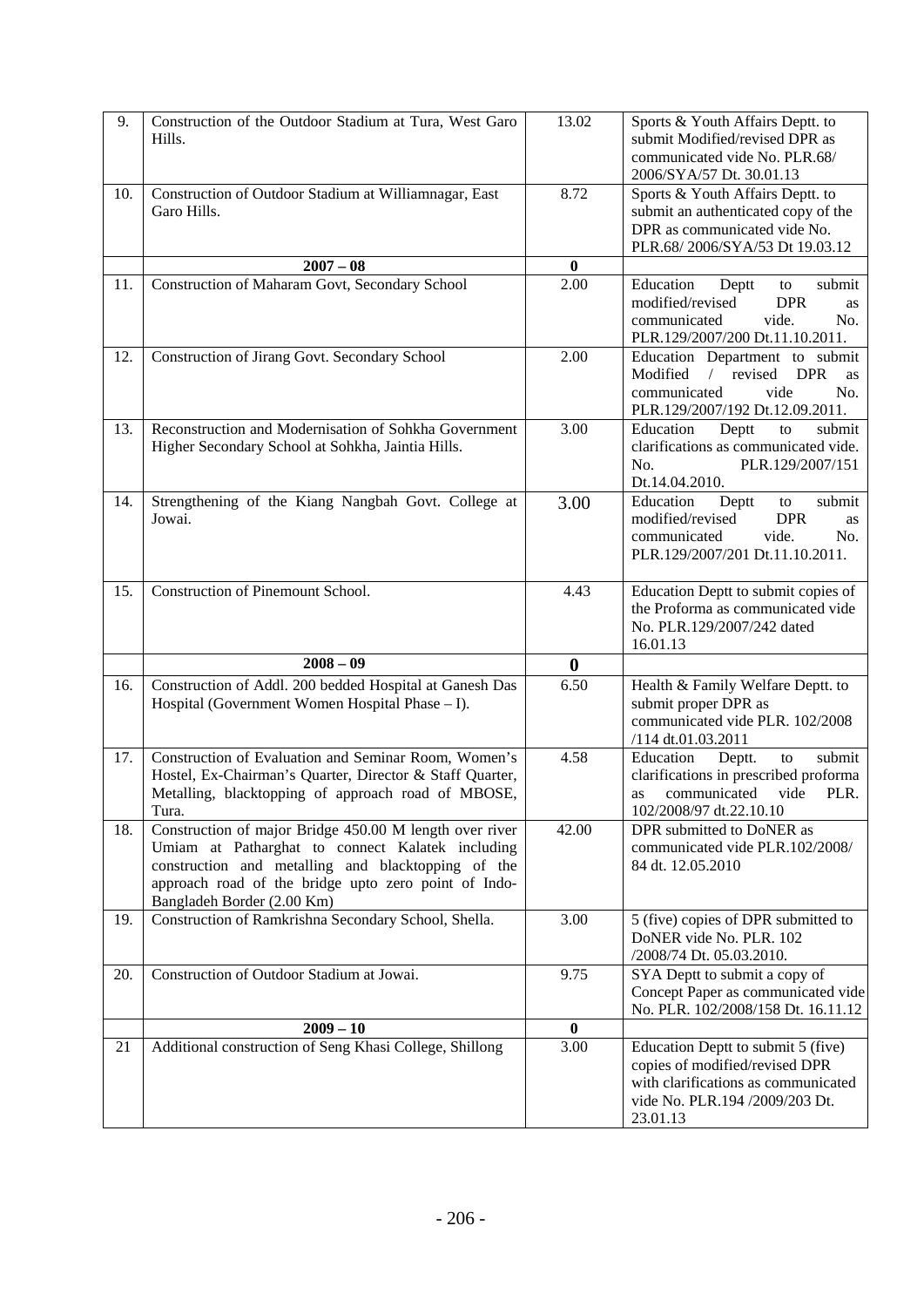| 22.        | Construction / renovation of Rongrenggiri Govt. HSS                                                                                                                                                                   | 3.00             | Education Deptt to submit 5 (five)<br>copies of DPR as communicated<br>vide No. PLR.194 /2009/3 Dt.<br>07.09.09.                                                                                                     |
|------------|-----------------------------------------------------------------------------------------------------------------------------------------------------------------------------------------------------------------------|------------------|----------------------------------------------------------------------------------------------------------------------------------------------------------------------------------------------------------------------|
| 23.        | Construction of cultural complex-cum-Museum etc. at<br>Tura.                                                                                                                                                          | 8.29             | Arts & Culture Deptt. to submit<br>modified / revised DPR with<br>clarifications as communicated vide<br>PLR. 194/2009/196 dt.08.11.12                                                                               |
| 24.        | Construction of Outdoor Stadium at Baghmara, South<br>Garo Hills District.                                                                                                                                            | 17.50            | Sports & Youth Affairs to submit 5<br>(five) sets DPR as communicated<br>vide PLR. 194/2009/17 dt.25.11.09                                                                                                           |
| 25.        | Construction of Bogulabitha Hangshadhar SS Building,<br>Trikrikilla                                                                                                                                                   | 3.00             | Education Deptt to submit 3 (three)<br>copies of modified/revised DPR<br>with clarifications as communicated<br>vide No. PLR.194/2009/188 Dt.<br>15.06.12                                                            |
| 26.        | Construction / renovation of school building, etc. in<br>respect of Rongara Deficit SS, South Garo Hills                                                                                                              | 2.23             | Education Deptt to submit 4 (four)<br>copies of modified/revised DPR as<br>communicated vide No.<br>PLR.194/2009/194 Dt. 06.11.12                                                                                    |
| 27.        | Construction of a road from Ranikor to Phlangdiloin<br>including a major bridge over Wah Riliang (180 m span)<br>(Portion from 30 <sup>th</sup> Km of MBGM Road upto bridge point)<br>- West Khasi Hills Distt        | 16.00            | Modified/revised DPR submitted to<br><b>DoNER</b><br>vide<br>No.<br>PLR.194/2009/171 dt.13.04.2012                                                                                                                   |
| 28.        | Improvement including widening and M $\&$ BT of 15 <sup>th</sup> to<br>35 <sup>th</sup> Km Section of Baghmara - Maheshkhola Road<br>including reconstruction of SPT bridge at $35th$ km – South<br>Garo Hills Distt. | 20.00            | PWD to submit modified/revised<br>DPR as communicated vide PLR.<br>194/2009/128 dt.16.06.2011                                                                                                                        |
|            | $2010 - 11$                                                                                                                                                                                                           | $\bf{0}$         |                                                                                                                                                                                                                      |
| 29.        | Sports Stadium at Shillong.                                                                                                                                                                                           | 70.00            | Sports & Youth Affairs Department to                                                                                                                                                                                 |
|            |                                                                                                                                                                                                                       |                  | submit DPR as communicated vide No.<br>PLR.213/2009/Pt./11 dt.08.11.2010                                                                                                                                             |
| 30.        | Sports Stadium at Ampati.                                                                                                                                                                                             | 16.00            | Sports & Youth Affairs Department to<br>submit DPR as communicated vide No.<br>PLR.213/2009/Pt./23 dt.23.02.2011                                                                                                     |
| 31.        | Eco Tourism in Tura.                                                                                                                                                                                                  | 3.00             | Soil Conservation Deptt. to submit 3<br>(three) copies of modified/revised<br>with<br><b>DPR</b><br>clarifications<br>as<br>communicated<br>vide<br>No.<br>PLR.213/2009/Pt./47 dt.25.09.12                           |
| 32.        | Construction of school building of Mawkyllei Higher<br>Secondary School, Mawkyllei, West Khasi Hills                                                                                                                  | 3.00             | Education Deptt to submit copies of<br>the Proforma as communicated vide<br>No. PLR.213/2009/Pt/54 dated<br>15.01.13                                                                                                 |
| 33.        | Construction of suspension foot bridge over river Simsang<br>near Samanda in East Garo Hills.                                                                                                                         | 2.60             | PWD to submit 4 (four) copies of<br>original DPR alongwith 2 (two) copies<br>of Concept Paper as communicated vide<br>No. PLR.213/2009/Pt./53 dt.15.01.13                                                            |
|            | $2011 - 12$                                                                                                                                                                                                           | $\boldsymbol{0}$ |                                                                                                                                                                                                                      |
| 34.        | Bailey Bridge over river Simsang at Nokilawe, East Garo<br>Hills                                                                                                                                                      | 7.00             | PWD to submit 5 (five) copies of<br>the DPRs as communicated vide<br>No.PLR.21/2011/16 dt.29.02.2012                                                                                                                 |
| 35.<br>36. | Multi Facility Centres at 60 villages @ Rs.33.00 lakh each<br>Road from NH 62 to Mindikgre - 9 Km                                                                                                                     | 20.00<br>12.00   | C&RD Deptt. to submit 5 (five) copies<br>DPR as per the generic structure of<br><b>NLCPR</b><br>guidelines<br>the<br>as<br>communicated<br>vide<br>No.PLR.21/2011/21 dt.04.02.13<br>PWD to submit 5 (five) copies of |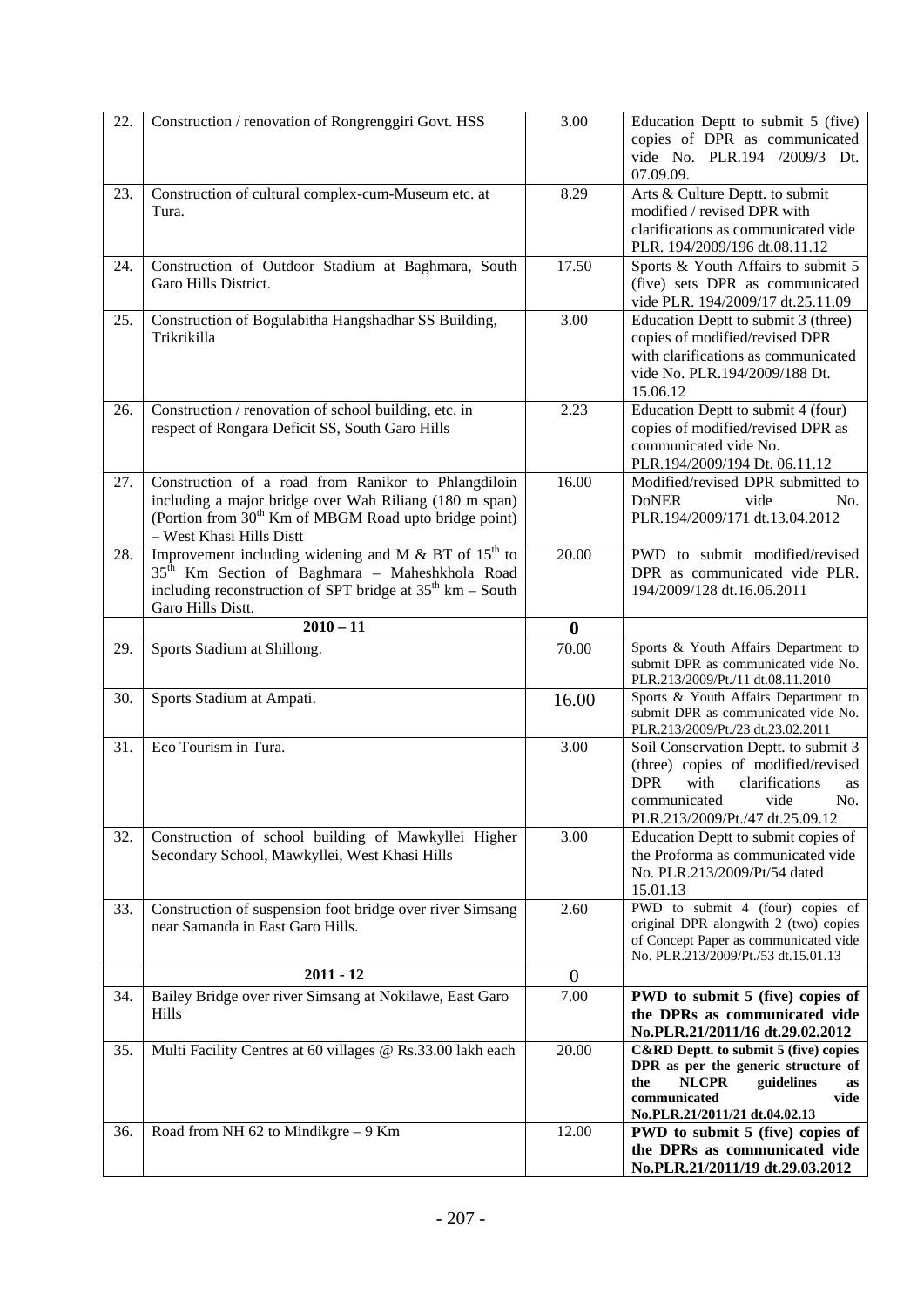|     | 2012-13                                                 | $\mathbf{0}$ |                                                                  |
|-----|---------------------------------------------------------|--------------|------------------------------------------------------------------|
| 37. | Construction including Metalling and Blacktopping of a  | 5.42         | PWD to submit Non Duplicacy                                      |
|     | road from Khliehtyrshi (near ATS) to meet Jowai By pass |              | Certificate as communicated vide                                 |
|     | (4.03KM)                                                |              | No. PLR.66/2012/9 dt.11.12.12                                    |
| 38. | Kherapara-Chengapara Road - 8 KM                        | 11.00        | <b>PWD</b><br>submit<br><b>DPR</b><br>to<br><b>as</b>            |
|     |                                                         |              | vide<br>No.<br>communicated                                      |
|     |                                                         |              | PLR.66/2012/3 dt.01.08.2012                                      |
| 39. | Bridge over River Ditdi on Bolonggitok – Debragre road  | 5.00         | submit<br><b>PWD</b><br><b>DPR</b><br>to<br><b>as</b>            |
|     | (with approaches)                                       |              | vide<br>No.<br>communicated                                      |
|     |                                                         |              | PLR.66/2012/3 dt.01.08.2012                                      |
| 40. | Amlarem-Pdengshakap-Muktapur Road (11 - 24KM)           | 16.00        | <b>PWD</b><br>submit<br><b>DPR</b><br>to<br><b>as</b>            |
|     |                                                         |              | communicated<br>vide<br>No.                                      |
|     |                                                         |              | PLR.66/2012/3 dt.01.08.2012                                      |
| 41. | NH 51 to Chokpot (32 KM) - M&BT                         | 10.00        | <b>PWD</b><br>submit<br><b>DPR</b><br>$\mathsf{to}$<br><b>as</b> |
|     |                                                         |              | communicated<br>vide<br>No.                                      |
|     |                                                         |              | PLR.66/2012/3 dt.01.08.2012                                      |
| 42. | Mendipathar-Songsak (Double Lane) - 11KM                | 16.00        | <b>PWD</b><br>submit<br><b>DPR</b><br>to<br><b>as</b>            |
|     |                                                         |              | communicated<br>vide<br>No.                                      |
|     |                                                         |              | PLR.66/2012/3 dt.01.08.2012                                      |
| 43  | Sutnga – Sumer Road (20 Km) – Widening, Metalling &     | 20.00        | <b>PWD</b><br>submit<br><b>DPR</b><br>to<br><b>as</b>            |
|     | Blacktopping                                            |              | communicated<br>vide<br>No.                                      |
|     |                                                         |              | PLR.66/2012/3 dt.01.08.2012                                      |
| 44. | Integrated Police Welfare Complex, Baghmara             | 15.00        | Home (Police) Deptt. to submit                                   |
|     |                                                         |              | DPR as communicated vide No.                                     |
|     |                                                         |              | PLR.66/2012/3 dt.01.08.2012                                      |
| 45. | Integrated Police Welfare Complex, Tura.                | 15.00        | Home (Police) Deptt. to submit                                   |
|     |                                                         |              | DPR as communicated vide No.                                     |
|     |                                                         |              | PLR.66/2012/3 dt.01.08.2012                                      |
| 46  | Missing approaches of bridge over Kalipai river on      | 4.00         | <b>PWD</b><br>submit<br><b>DPR</b><br>to<br><b>as</b>            |
|     | Rymbai - Iapmala - Suchen Road.                         |              | vide<br>No.<br>communicated                                      |
|     |                                                         |              | PLR.66/2012/3 dt.01.08.2012                                      |
|     |                                                         | 465.34       |                                                                  |

• 23 projects at a total cost of Rs.190.26 crore are awaiting for approval and are lying with the M/O DoNER and other Central Line Ministries.

| <b>SI</b><br>No  | <b>Name of Schemes / Projects</b>                                                                        | <b>Estd. Cost</b><br>(Rs, Cr.) | <b>Remarks</b>                                                                                                                                        |
|------------------|----------------------------------------------------------------------------------------------------------|--------------------------------|-------------------------------------------------------------------------------------------------------------------------------------------------------|
|                  | 2003-2004                                                                                                |                                |                                                                                                                                                       |
| 1.               | Construction of a bridge over river Khasimara (120m.<br>span) including 2 (two) culverts and approaches. | 5.06                           | <b>Non</b><br>Duplicacy<br>Certificate<br>submitted<br><b>DoNER</b><br>vide<br>to<br>PLR.4/2002/PWD/517Dt.<br>25.07.2011                              |
|                  | $2005 - 06$                                                                                              | $\bf{0}$                       |                                                                                                                                                       |
| $\overline{2}$ . | Construction of Ri-Bhoi College Building, Nongpoh                                                        | 5.35                           | Clarifications to the observations<br>/comments raised by the M/o MoUD<br>submitted to DONER vide letter<br>No.PLR.90/2005/EDN/217 Dt 04-<br>$12-08.$ |
| 3.               | Construction of embankment cum road from Mandagre to<br>Debela Bachanda road at Haldibari                | 2.40                           | Clarifications submitted to DONER<br>vide No.PLR.90 / 2005 / 357<br>Dt.15.01.09.                                                                      |
| 4.               | Reconstruction of the Sein Jaintia Hall, Shillong                                                        | 3.00                           | Justifications submitted to M/o<br>DoNER as communicated vide<br>letter No.PLR.95/2004/71<br>dt.04.02.2010                                            |
|                  | 2006-07                                                                                                  | 0                              |                                                                                                                                                       |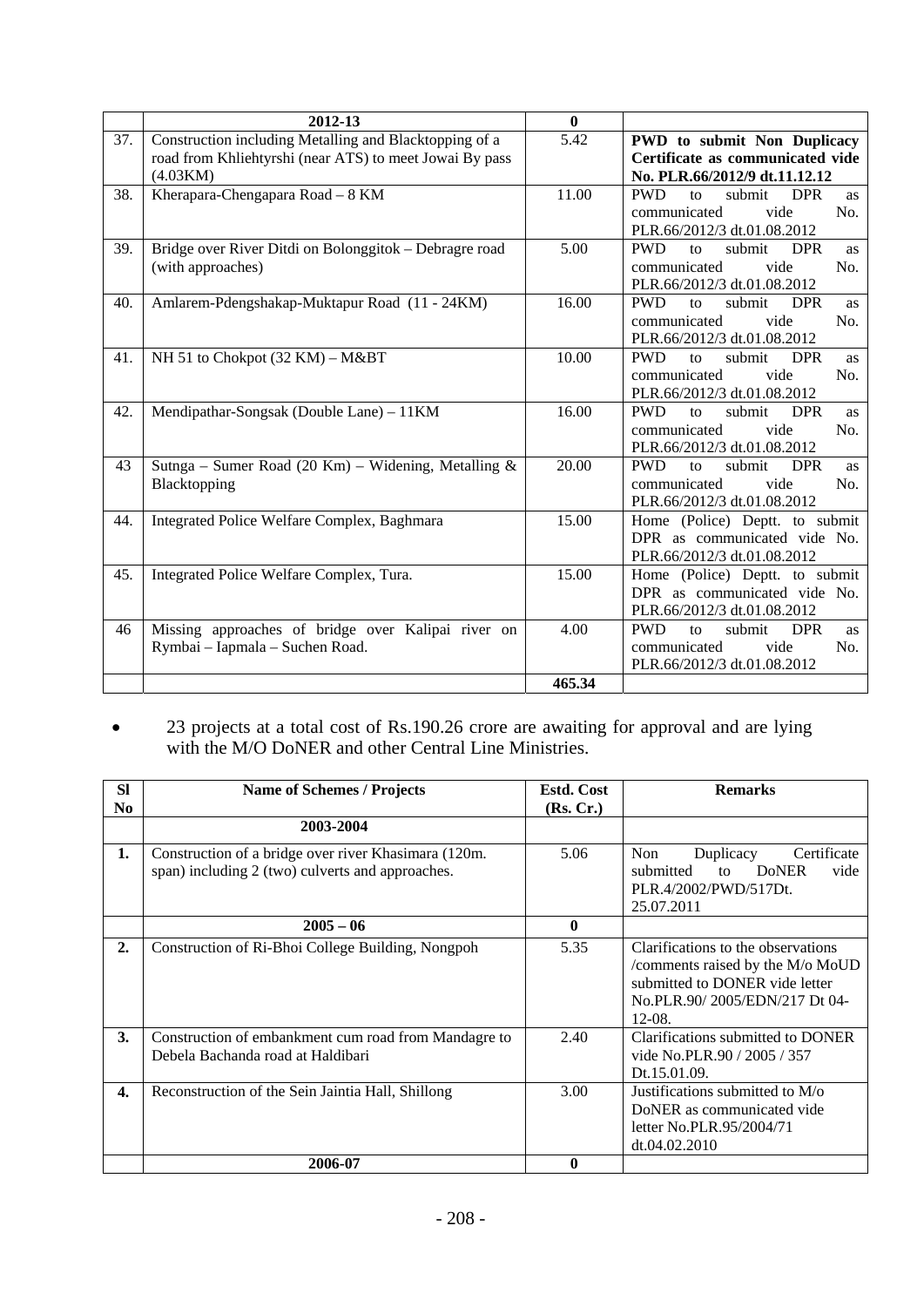| 5   | Provision of medical facilities to 5 (five) Hospitals in<br>Meghalaya                                                                                                                                                                                                                                                                                                                                                                                                                                              | 7.37             | Revised/Modified DPRs submitted<br>to DONER along with replies to<br>MHFW's observations vide. No.<br>PLR.68/2006/90 dt.27.03.08 |
|-----|--------------------------------------------------------------------------------------------------------------------------------------------------------------------------------------------------------------------------------------------------------------------------------------------------------------------------------------------------------------------------------------------------------------------------------------------------------------------------------------------------------------------|------------------|----------------------------------------------------------------------------------------------------------------------------------|
| 6.  | Construction of four storeyed RCC Building for ST.<br>Joseph English School, Jaiaw, East Khasi Hills.                                                                                                                                                                                                                                                                                                                                                                                                              | 2.14             | <b>Clarification as per M/O DoNER</b><br>prescribed proforma submitted to<br>DoNER vide PLR.68/2006/Pt./<br>46 dt.19.03.2011.    |
| 7.  | Construction of an Orphanage Home for boys at<br>Mawphlang                                                                                                                                                                                                                                                                                                                                                                                                                                                         | 2.12             | Para-wise clarifications submitted<br>DoNER vide PLR.68/2006/Pt./35<br>dt.16.10.09                                               |
|     | $2007 - 08$                                                                                                                                                                                                                                                                                                                                                                                                                                                                                                        | $\bf{0}$         |                                                                                                                                  |
| 8.  | Replacement of Spt. Bridges by permanent RCC bridges<br>on Mawphlang-Balat-Gomaghat-Maheshkhola (MBGM)<br>Road (Balat Bagli – Road section II & III).<br>Br.Nos.21/1,21/4,24/1,25/3,25/6, 26/1, 26/2,<br>27/5.28/14,29/6, 30/4, 30/8, 32/1, 32/10, 34/2, 37/7, 36/1,<br>37/4, 37/14, 41/4, 43/1, 44/1, 44/2, 54/4, 55/1, 56/5, 57/1,<br>57/2, 57/3, 57/7, 57/8, 58/3, 67/2, 68/4, 70/7, 72/3, 72/5,<br>72/6, 72/9, 75/9, 76/2, 78/7, 79/5, 79/9, 81/8, 81/2, 81/3,<br>$83/3$ , $83/4$ , $84/5$ , $84/10 = 51$ nos. | 33.00            | 3 (three) copies of Modified/revised<br>DPR submitted to DoNER vide. No.<br>PLR.129/2007/203 Dt. 12.03.2012                      |
| 9.  | Reconstruction of washed out timber bridge No.1/4 on<br>Chockpot Sibbari via Rongrikimgre Road.                                                                                                                                                                                                                                                                                                                                                                                                                    | 5.51             | Modified/revised DPR submitted to<br>DoNER videPLR.129/2007/187<br>dt.27.05.2011.                                                |
| 10. | Khliehriat Secondary School Khliehriat                                                                                                                                                                                                                                                                                                                                                                                                                                                                             | 3.00             | Clarifications submitted to DoNER<br>vide.<br>No.<br>PLR.129/2007/189<br>Dt.21.07.2011.                                          |
| 11. | Construction works for College Teachers Education at<br>Rongkhon, Tura.                                                                                                                                                                                                                                                                                                                                                                                                                                            | 2.70             | 3 (three) copies of DPR submitted<br>M/O<br><b>DONER</b><br>vide.<br>No.<br>to<br>PLR.129/2007/182 Dt.19-03-2011                 |
|     | $2008 - 09$                                                                                                                                                                                                                                                                                                                                                                                                                                                                                                        | $\mathbf{0}$     |                                                                                                                                  |
| 12. | Improvement, widening & metalling and blacktopping of<br>Rwiang – Langia – Tynghor – Aradonga road including<br>construction of missing links (51.00 KM) (For<br>construction of new road and construction of bridge<br>no.49/1, 14/1 and culverts 46/1, 45/1, 8/1, 5/1, 4/1, 3/1<br>and $1/1$ ).                                                                                                                                                                                                                  | 9.65             | DPR submitted to M/O DoNER<br>vide PLR. 102/2008/49 dt.10.12.09                                                                  |
| 13. | Construction of Laban Bengalee Girls'HSS.                                                                                                                                                                                                                                                                                                                                                                                                                                                                          | 2.00             | Non-Duplicacy<br><b>Certificate</b><br>submitted to M/O DoNER vide.<br>No. PLR.102/2008/153 Dt.07-11-<br>2012                    |
|     | $2009 - 10$                                                                                                                                                                                                                                                                                                                                                                                                                                                                                                        | $\bf{0}$         |                                                                                                                                  |
| 14. | Construction / renovation of Capt. Williamson Sangma<br>College, Baghmara                                                                                                                                                                                                                                                                                                                                                                                                                                          | 3.00             | 4 (four) copies of modified/revised<br>DPR submitted to DoNER vide No.<br>PLR.194 /2009/149 Dt. 15.09.2011                       |
| 15. | Construction / renovation of Durama College, Tura                                                                                                                                                                                                                                                                                                                                                                                                                                                                  | 3.00             | 5 (five) copies of DPR submitted to<br>DoNER vide No. PLR.194<br>/2009/151 Dt. 27.10.11.                                         |
| 16. | Construction of Tirot Sing Memorial College, Mairang                                                                                                                                                                                                                                                                                                                                                                                                                                                               | 3.00             | 5 (five) copies of modified / revised<br>DPR submitted to DoNER vide<br>PLR.194/2009/165 dt.30.01.2012                           |
| 17. | Construction of Jordan Counseling Centre cum Clinic<br>under Salvy Foundation, Dkhiah West, Jaintia Hills.                                                                                                                                                                                                                                                                                                                                                                                                         | 2.58             | <b>Non-Duplicacy Certificate</b><br>submitted to DoNER vide<br>PLR.194/2009/205 Dt.06.02.2013                                    |
|     | $2010 - 11$                                                                                                                                                                                                                                                                                                                                                                                                                                                                                                        | $\boldsymbol{0}$ |                                                                                                                                  |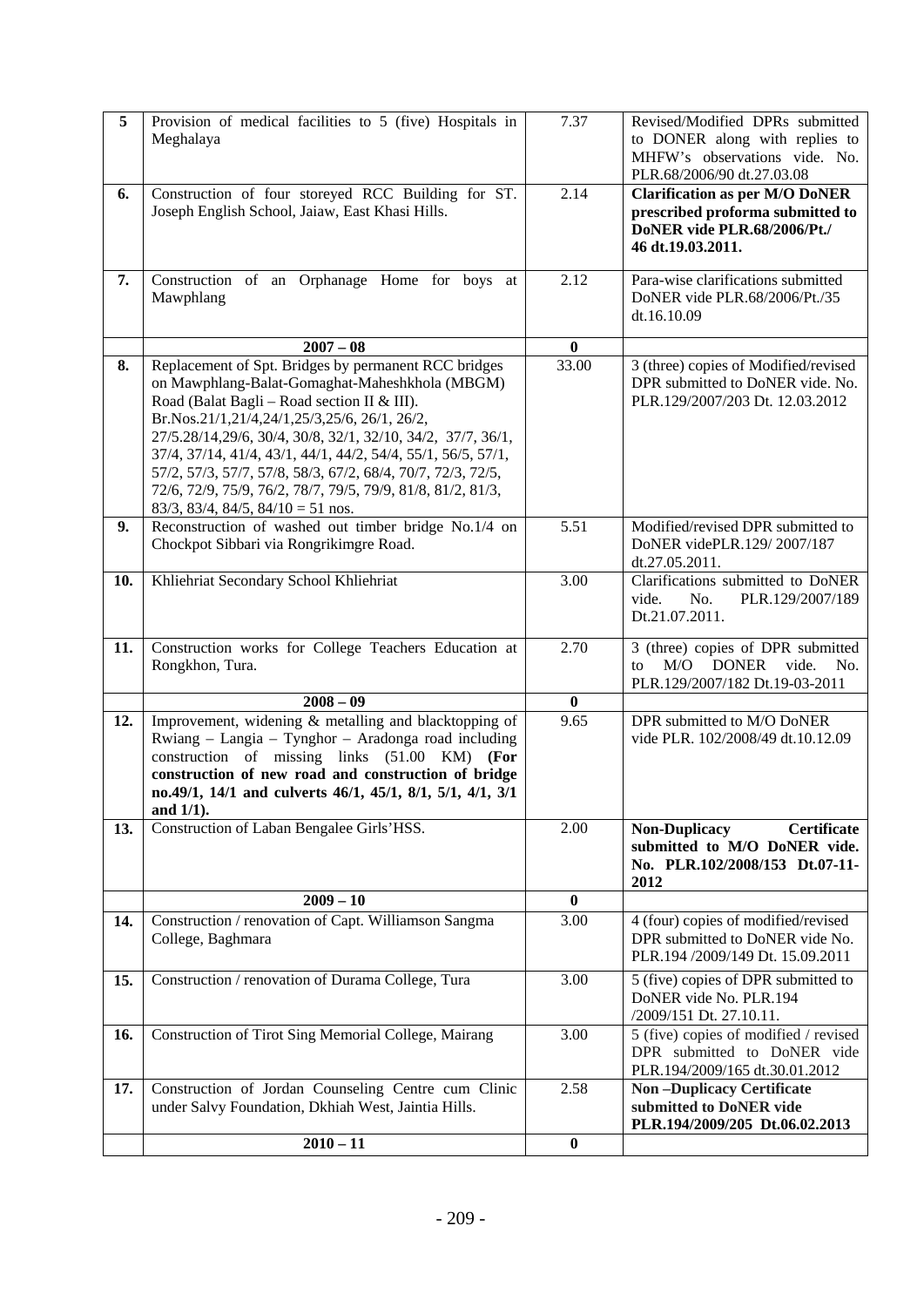| 18. | Construction of Juvenile Home / Shelter Home at<br>Mawdiangdiang New Shillong | 7.38         | 5 (five) copies of modified/revised<br>DPR with clarifications submitted to |
|-----|-------------------------------------------------------------------------------|--------------|-----------------------------------------------------------------------------|
|     |                                                                               |              | <b>DoNER</b><br>vide<br>N <sub>0</sub>                                      |
|     |                                                                               |              | PLR.213/2009/Pt./63 dt.14.03.2013                                           |
| 19. | Improvement, widening $\&$ strengthening of Weiloi –                          | 27.00        | 5 (five) copies of DPR submitted to                                         |
|     | Mawkyrwat – Rangblang Road (40.00 Km)                                         |              | DoNER vide No. PLR.213/2009/Pt./40<br>dt.10.01.2012                         |
| 20. | Construction of an approach road from Chockpot in South                       | 18.00        | Certificate<br>Non-Duplicacy                                                |
|     | Garo Hills to Jetra (Jetragre) $(0 - 17.00 \text{ Km})$ .                     |              | submitted to DoNER vide No.                                                 |
|     |                                                                               |              | PLR.213/2009/Pt./60 dt.18.02.2013                                           |
|     | 2011-12                                                                       | $\mathbf{0}$ |                                                                             |
| 21. | Dangar Water Supply, East Garo Hills.                                         | 25.00        | 5 (five) copies of DPR submitted                                            |
|     |                                                                               |              | M/O<br><b>DoNER</b><br>vide<br>No.<br>to                                    |
|     |                                                                               |              | PLR.21/2011/22 dt.22.11.2012                                                |
|     | 2012-13                                                                       | $\mathbf{0}$ |                                                                             |
| 22. | Umden – Bleisha – Umrang Road – Improvement $\&$                              | 8.00         | 5 (five) copies of DPR submitted                                            |
|     | Blacktopping (8.00 Km)                                                        |              | M/O<br><b>DoNER</b><br>vide<br>to                                           |
|     |                                                                               |              | PLR.66/2012/11 dt.21.02.13                                                  |
| 23. | Khulia – Kuswai- Rangbeta Road – Improvement,                                 | 10.00        | 5 (five) copies of DPR submitted                                            |
|     | Metalling & Blacktopping (10.00 Km)                                           |              | DoNER vide<br>M/O<br>PLR.<br>to.                                            |
|     |                                                                               |              | 66/2012/13 dt.26.02.13                                                      |
|     |                                                                               | 190.26       |                                                                             |

12.4 The position of NLCPR Funds released to the Govt. of Meghalaya year wise & sector wise till date is analysed as indicated below:

| Year          | Amount released by DONER during the year |                  |              |                  |              |                | <b>Total Amount</b><br>released |             |
|---------------|------------------------------------------|------------------|--------------|------------------|--------------|----------------|---------------------------------|-------------|
|               | <b>Water Supply</b>                      | <b>Transport</b> | <b>Power</b> | <b>Education</b> | <b>Roads</b> | <b>Markets</b> | Misc.                           | (Rs. crore) |
| 1998-1999     | 3.79                                     |                  |              |                  |              |                | $\overline{\phantom{m}}$        | 3.79        |
| 1999-2000     | 3.00                                     |                  |              |                  |              |                | $\overline{\phantom{a}}$        | 3.00        |
| 2000-2001     | 6.50                                     | 3.18             | 10.00        | 12.20            |              | ۰              | $\overline{\phantom{a}}$        | 31.88       |
| 2001-2002     | 10.00                                    |                  | 3.08         | $\Omega$         | 9.31         |                | $\overline{\phantom{m}}$        | 22.39       |
| 2002-2003     | 13.50                                    | $\sim$           | 9.08         | 0.56             | $\Omega$     | 0.63           | ۰                               | 23.77       |
| 2003-2004     | 12.00                                    | ٠                | 21.13        | 11.20            | 5.66         | ۰              | ۰                               | 49.99       |
| 2004-2005     | 3.85                                     |                  | 12.21        | 0.70             | 3.67         | 1.27           | $\overline{\phantom{a}}$        | 21.70       |
| 2005-2006     | 5.59                                     |                  | 4.52         | 5.81             | 11.58        |                | ۰                               | 27.50       |
| 2006-2007     | 13.46                                    | $\equiv$         | 2.71         | 12.48            | 9.93         | Ξ.             | $\equiv$                        | 38.58       |
| 2007-2008     | 6.30                                     |                  | 19.96        | 1.90             | 32.19        |                | 0.51                            | 60.86       |
| 2008-2009     | 8.11                                     |                  | 51.78        | 6.95             | 20.92        | 7.06           | $\blacksquare$                  | 94.82       |
| 2009-2010     | 19.40                                    | ٠                | 22.16        | 4.03             | 29.50        | 1.63           | $\qquad \qquad -$               | 76.72       |
| 2010-2011     | 16.87                                    |                  | $\Omega$     | 6.49             | 35.06        |                | $\overline{\phantom{m}}$        | 58.42       |
| 2011 - 2012   | 7.87                                     |                  | 51.03        | $\Omega$         | 27.51        | 1.87           |                                 | 88.28       |
| 2012-2013     | 28.28                                    |                  | 46.60        | 1.37             | 13.28        |                | $\blacksquare$                  | 89.54       |
| <b>Total</b>  | 158.52                                   | 3.18             | 254.26       | 63.69            | 198.61       | 12.46          | 0.51                            | 691.24      |
| $\frac{9}{6}$ | 22.94                                    | 0.46             | 36.78        | 9.22             | 28.73        | 1.80           | 0.07                            | 100.00      |

The projected requirement during the  $12<sup>th</sup>$  Five Year Plan for implementation of NLCPR projects is about Rs.1250.00 crore as per break up indicated below: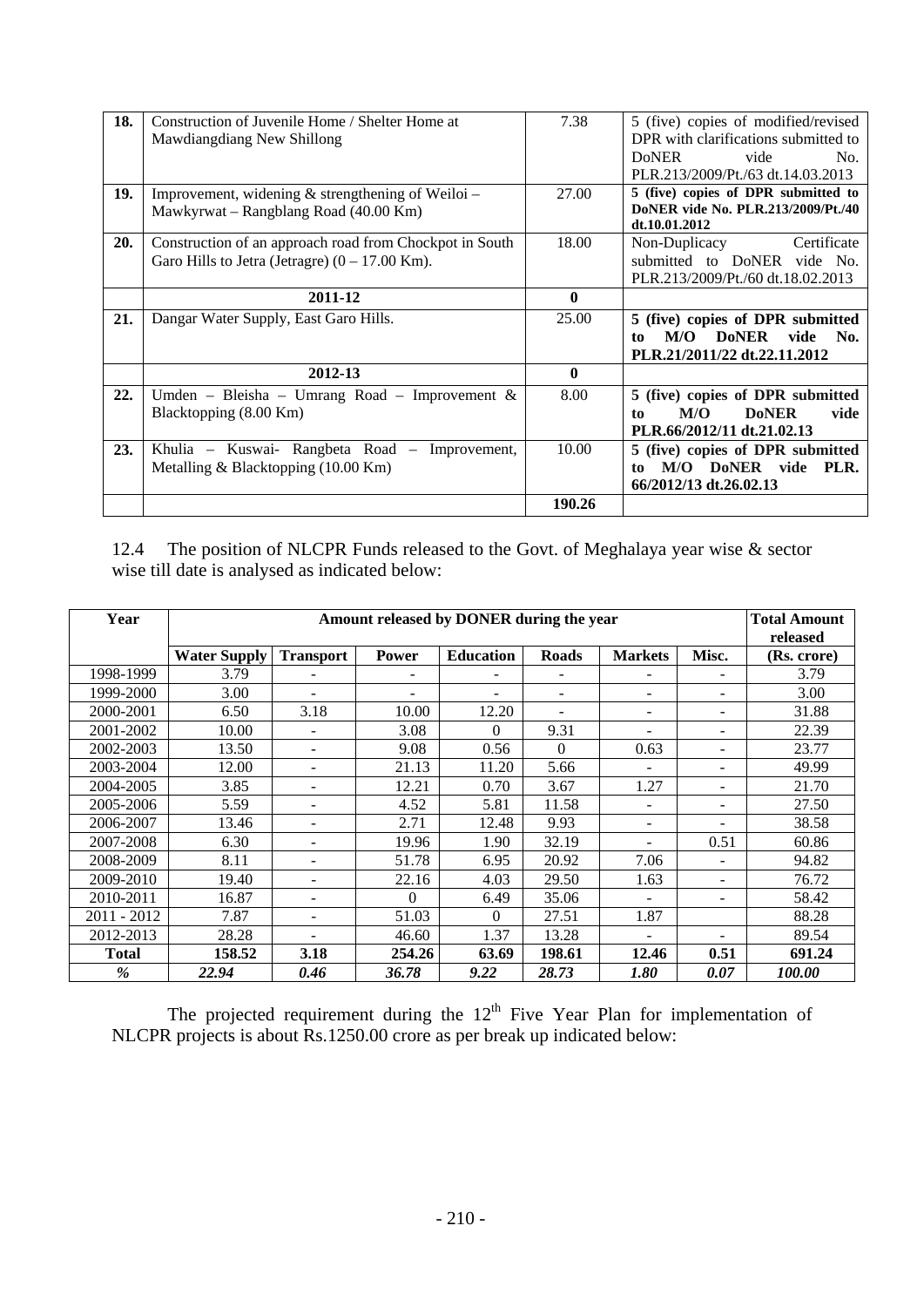|     |                        | (Rs. in crore) |
|-----|------------------------|----------------|
| Sl. | <b>Sector</b>          | <b>Amount</b>  |
| No. |                        |                |
| 1.  | <b>Water Supply</b>    | 250.00         |
| 2.  | Power                  | 450.00         |
| 3.  | Education              | 150.00         |
| 4.  | Roads                  | 350.00         |
| 5.  | <b>Markets</b>         | 25.00          |
| 6.  | Sports & Youth Affairs | 15.00          |
| 7.  | Miscellaneous          | 10.00          |
|     |                        | 1250.00        |

**IV. Meghalaya State Council on Climate Change and Sustainable Development :**  During 2011-12 the Government of Meghalaya constituted the Meghalaya State Council on Climate Change and Sustainable Development (MSCC&SD) under the Chairmanship of the Chief Minister and the Terms of Reference of the Council are as follows :

- a) Evolve a coordinated response to issues relating to climate change at the State level;
- b) Provide oversight for formulation of action plans in the area of assessment, adaptation and mitigation of climate change;
- c) Periodically monitor key policy decisions and their implementation status;
- d) To approve annual action plan and approach for achieving the objective as deemed appropriate;
- e) Any other function that may be deemed necessary by the Council from time to time.
- f)

Further a **Steering Committee** under the Chairmanship of Chief Secretary is

constituted for necessary coordination, monitoring and following up on the agenda of the Meghalaya State Council of Climate Change and Sustainable Development and the Terms of Reference of the Committee are as follows :

- (a) To identify thrust areas/sectors vulnerable to climate change;
- (b) To recommend strategy for a proactive stance on climate change and sustainable development;
- (c) To formulate action plan in the area of assessment, adaptation and mitigation of climate change and sustainable development;
- (d) To make recommendations for an effective and efficient strategic environment management plan in view of climate change based on the review of existing programmes, policies and taking into account the issues related to institutional, legislative and enforcement structures;
- (e) To tap funds from State/Central Government, Financial Institutions recognized by Government and bi-lateral and multi –lateral funding agencies to finance the State Action Plan for climate change;
- (f) To monitor and evaluate implementation of adaptation and mitigation measures;
- (g) To appoint Sub-Committee or Working Group sector wise specifying terms of reference;
- (h) Any other function that may be deemed necessary by the Committee from time to time.

 The Department of Planning being the Nodal Department to handle all intersectoral issues relating to climate change and sustainable development including liaison with other States, Central Government and its Agencies, and International Bodies/Organisation,